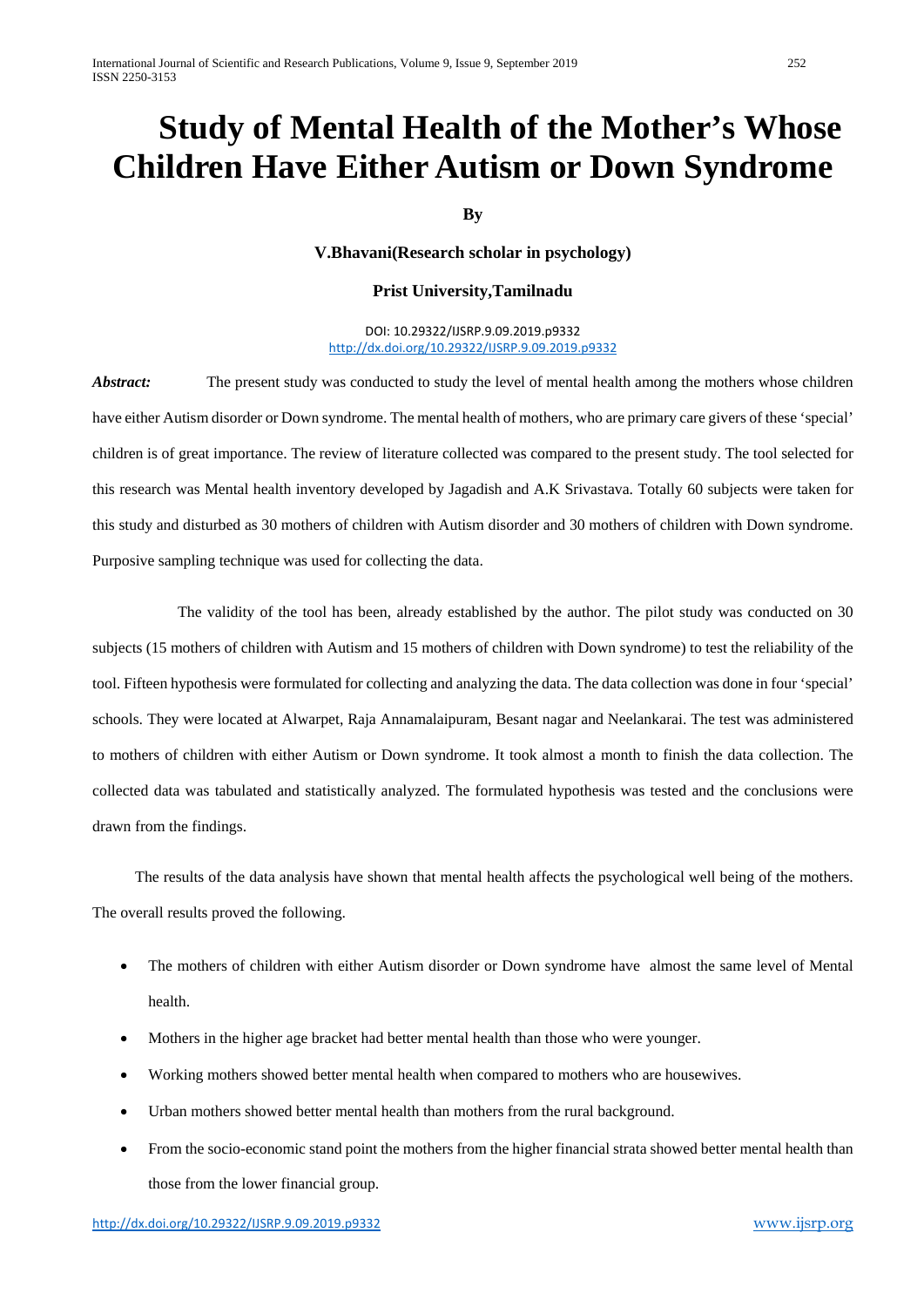- The mental health of mothers from the different education backgrounds were almost at par. Post graduates showed slightly better mental health than graduates and undergraduates.
- There was no difference in the mental health of mothers from the joint and nuclear family set up.
- The number of children the mother had, had no bearing on her mental health. The mental health of mothers with single children and those with more children, were on par with each other.
- The mental health of mothers whose children are from the different age groups (ie) below 10 years, between 10 years-20 years and those above 20 years, were almost equal.
- The gender of the 'special' child makes no difference to the psychological well being of the mother.
- Mothers of children with or without associated problems had the same level of metal health.
- Irrespective of the birth order of the child the mothers had the same level of mental health.
- The number of years the child attended school had no bearing on the mental health of the mothers.
- Irrespective of whether the child was medicated or not the mother's mental health levels were at par. Irrespective of whether the child exhibited behavior problems or not the level of mental health for those mothers were almost similar.

## *Keywords:*

## **1. INRODUCTION**

#### **1.1 'Special' child in the family**

God, grant me the serenity to accept the things I

cannot change,

The courage to change the things I can,

And the wisdom to know the difference.

This is the spirit with which every human being has to live one's life. Insurmountable problems can be varied for different individuals. One such, could be nurturing a 'Special' child. The serenity to accept it has a lot to do with one's mental makeup.

The birth of a baby is usually anticipated with great excitement and expectations, of a future filled with happiness and success. This exuberance may become muted with the birth of a mentally or physically challenged infant. It does not matter if the handicap is mental abnormality or physical abnormality. The family into which this child is born will change in some ways.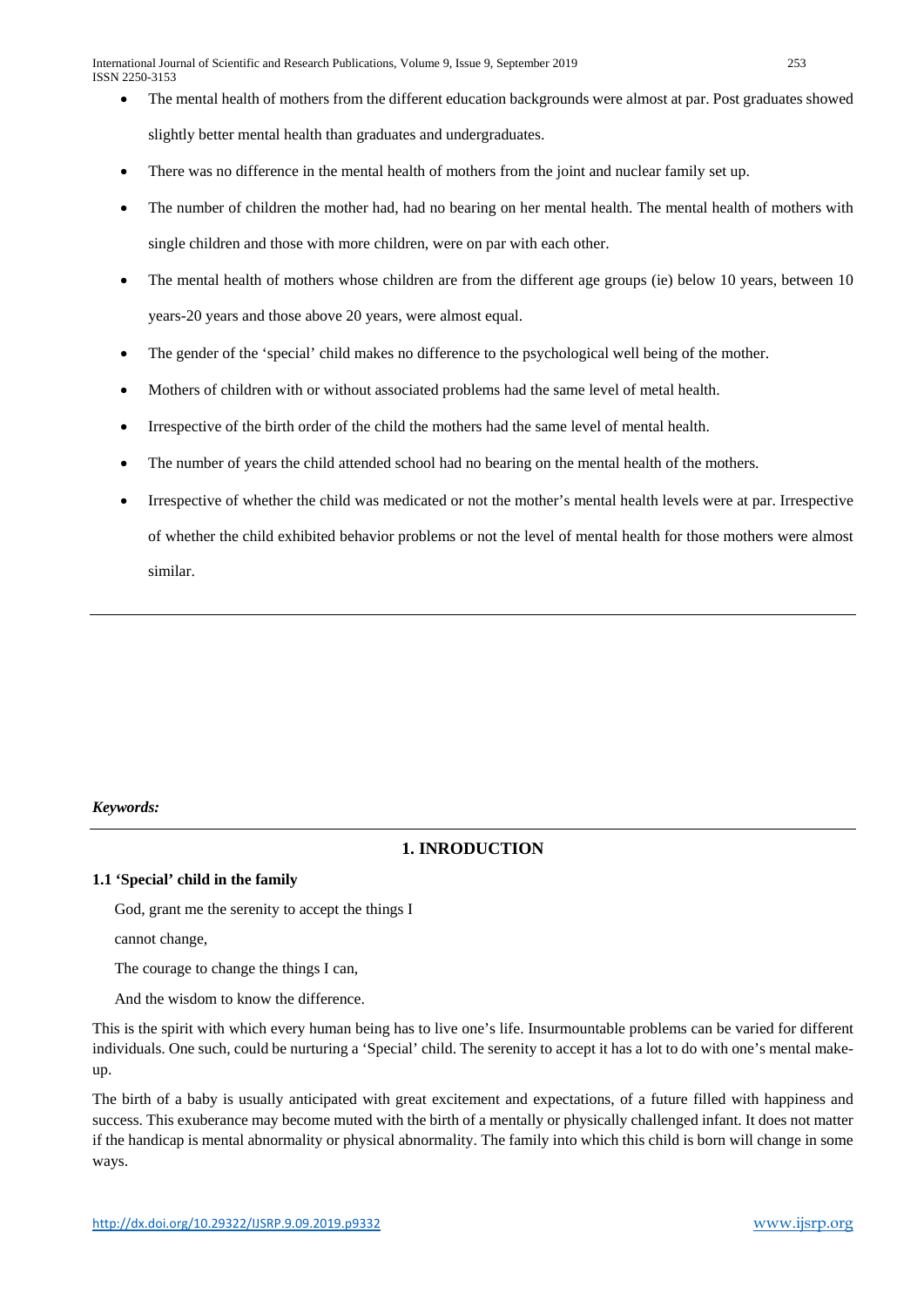Accepting a child with mental handicap becomes difficult to parents and the whole family particularly when competence and achievement are very much valued in modern world. Thus when it suddenly becomes necessary for parents to support someone who has a very limited capacity the parents are put into a conflicting situation which results in a great deal of stress.

Having a 'Special' child in a family is at times one of the most stressful experiences a family can endure. Parental reactions to the realization that their child is exceptional usually includes shock, guilt, anger, sadness and anxiety. Individuals handle each of these stages differently and way stay in certain stages longer than others. Some parents perceive the 'challenged' infant as an extension of themselves and may feel shame' social rejection, ridicule or embarrassment. Almost all parents who have a 'special' child suffer from chronic sorrow throughout their lives. The extent of this sorrow may differ from one parent to another' but most would have manifestations of sorrow in varying degrees. Parental reactions may be affected by economic status, personality traits and marital stability. Initial parental response may be in the form of emotional disintegration. Some parents cannot cope beyond this disintegration.

A number of practical problems may make living with a 'challenged' child especially demanding. For example, there may be financial strain, to provide necessary medical expenses, special equipments, special education and employing caretakers in the parent's absence; deprivation of rest and leisure for the parents etc. The parents may find it difficult to special equipment has to be transported with the child. Especially for mothers, management of the daily needs of a 'special' child may constitute a time consuming task. The cumulative impact of daily parenting hassles and difficulties in dealing with 'special' children represent significant stressors that may subsequently affect parent and family functioning.

In short, parents have to give their 'challenged' child 24 hours of attention, for 365 days of the year.

## **1.2 AUTISM**

#### **Features**

The essential features of Autism Disorder are the presence of abnormal or impaired development in social interaction and communication and a restricted repertoire of activity and interests. Manifestations of the disorder vary greatly depending on the developmental level and chronological age of the individual. Autism Disorder is sometimes referred to as early infantile autism, childhood autism, or Kanner's autism.

The impairment in reciprocal social interaction is gross and sustained. There may be marked impairment in the use of multiple nonverbal behaviors (e.g., eye-to-eye gaze, facial expression, body gestures and postures) to regulate social interaction and communication. There may be failure to develop peer relationships, appropriate to developmental level, that may take different forms at different ages. Younger individuals may have little or no interest in establishing friendships. Older individuals may have an interest in friendship but lack of spontaneous seeking to share enjoyment, interests, or achievements with other people (e.g., not showing, bringing, or pointing out objects they find interesting). Lack of social or emotional reciprocity may be present (e.g., not actively participating in simple social play or games, preferring solitary activities, or involving others in activities only as a tools or mechanical aids).Often an individuals awareness of others is impaired. Individuals with this disorder may be obvious to other children (including siblings), may have no concept of the need of others, or may not notice another person's distress.

The impairment in communication is also marked and sustained and affects both verbal and non-verbal skills. There may be delay in, or total lack of developmental of the spoken language. In individuals who do speak, there may be impairment in the ability to initiate or sustain a conversation with others, or may use a stereotyped and repetitive use of language or idiosyncratic language. There may also be a lack of varied, spontaneous make-believe play or social imitative play appropriate to developmental level. When speech does, develop the pitch, intonation, rate, rhythm, and stress may be abnormal. A disturbance in the comprehension of language may be evidenced by an inability to understand simple questions, directions, or jokes. Imaginative play is often absent or impaired.

Individuals with autistic disorder have restricted, repetitive, and stereotyped patterns of behavior, interests and activities. There may be an encompassing preoccupation with one or more stereotyped and restricted patterns of interest that is abnormal either in intensity or focus; an apparently inflexible adherence to specific, nonfunctional routines or rituals; stereotyped and repetitive motor mannerisms; or a persistent preoccupation with parts of objects.

#### **Associated Disorders**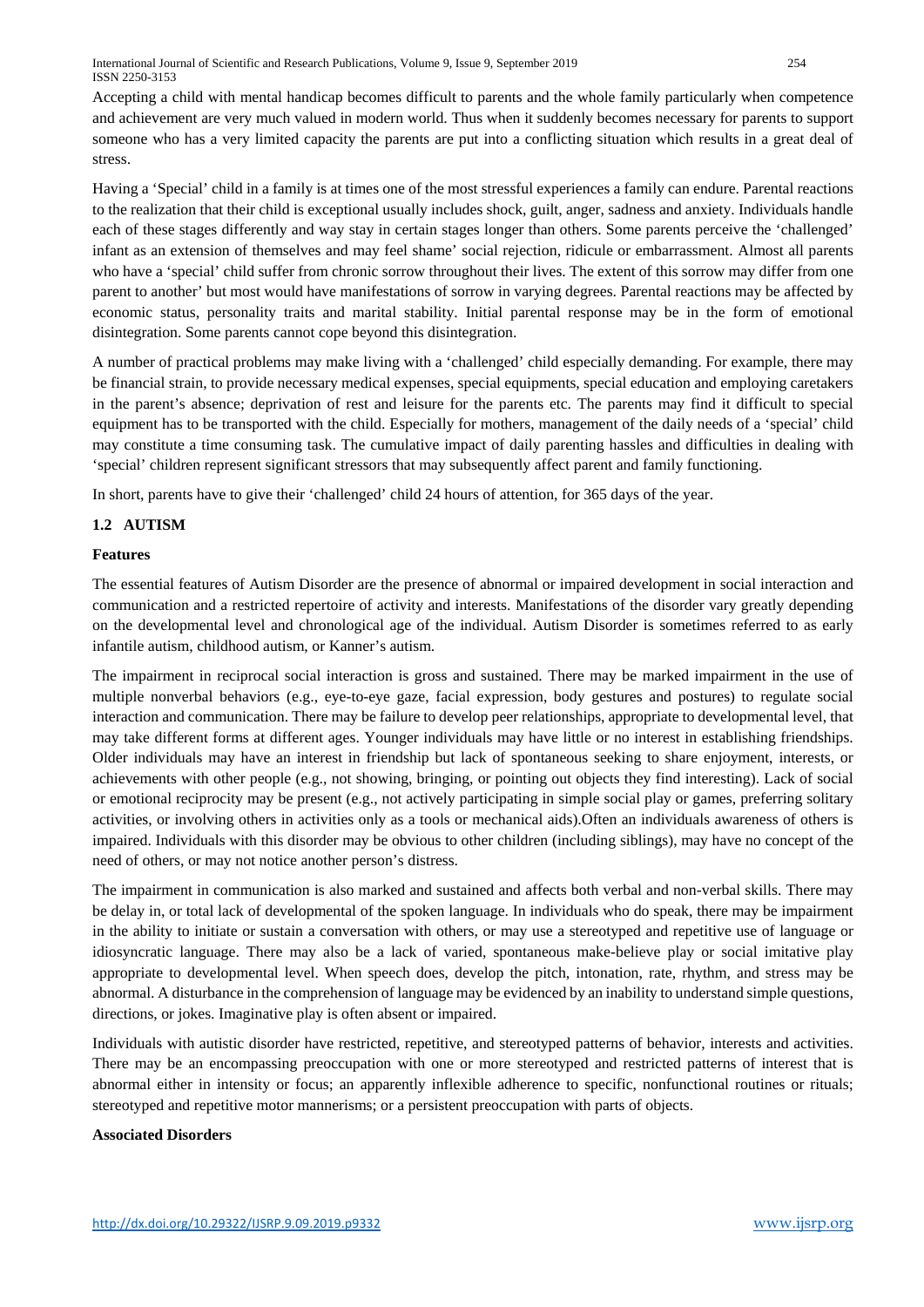International Journal of Scientific and Research Publications, Volume 9, Issue 9, September 2019 255 ISSN 2250-3153

• In most cases, there is an associated diagnosis of Mental Retardation, commonly in the moderate range (IQ 35-50). Approximately 75% of children with Autism Disorder function at a retarded level. Individuals with Autistic Disorder may have a range of behavioral symptoms, including:

- **Hyperactivity**
- Short attention span
- Impulsivity
- **Aggressiveness**
- Self-injurious behaviors
- Temper tantrums
- Odd responses to sensory stimuli
- Abnormalities in eating or sleeping
- Abnormalities of mood
- Lack of fear in response to real dangers
- Excessive fearfulness in response to harmless objects.

#### **Prevalence**

Epidemiological studies suggest rates of Autistic Disorder of 2-5 cases per 10,000 individuals.

#### **Difficulties faced by mothers of children with autism**

• Raising a child with autism is a very stressful task. The strain it can put on the mother is tremendous. A child with Autism requires almost constant supervision. Siblings of children with Autism tend to feel neglected by the mother, Hence it is imperative she spends quality time with her other children as well, otherwise they may take to negative pursuits as attention seeking methods.

• Autism can be very hard on a marriage. Parents almost lose all their personal time because of the care, their Autistic child requires. This can lead to depression, withdrawal of one parent from care giving and may lead to even divorce or abandonment. Under undue stress small problems can fester and lead to resentment or angry outburst.

• Mothers who isolate themselves from the outside world will only make themselves feel more alone in dealing with their autistic child.

• Most people do not understand Autism, as the children look normal. Socializing is practically impossible due to the disruptive of the child in public

#### **1.3 DOWN SYNDROME**

**Down Syndrome** is a condition with a chromosomal abnormality. The children suffering from Down syndrome can usually be identified at birth or shortly thereafter.

The human body is made of cells which contain a center, called a nucleus. The genetic material is stored in these cells and is known as Genes. These are responsible for our inherited characteristics.

Genes are grouped along X like structure called chromosomes. The nucleus of each cells contain 23 pairs or 46 chromosomes, half of which are inherited from each parent. Thus we get 23 chromosomes from our mother and 23 from our father.

In Down Syndrome, however, the cells usually contain not 46, but 47 chromosomes. In most cases, the extra chromosome occurs in the chromosome pair number 21. This excess genetic material, in the form of additional genes along the  $21<sup>st</sup>$ chromosome, results in Down Syndrome.

As 95 percent of all cases of Down's syndrome occur because there are three chromosomes, instead of two in the 21<sup>st</sup> pair, it is normally referred to as "Trisomy 21".

#### **Types of Down Syndrome**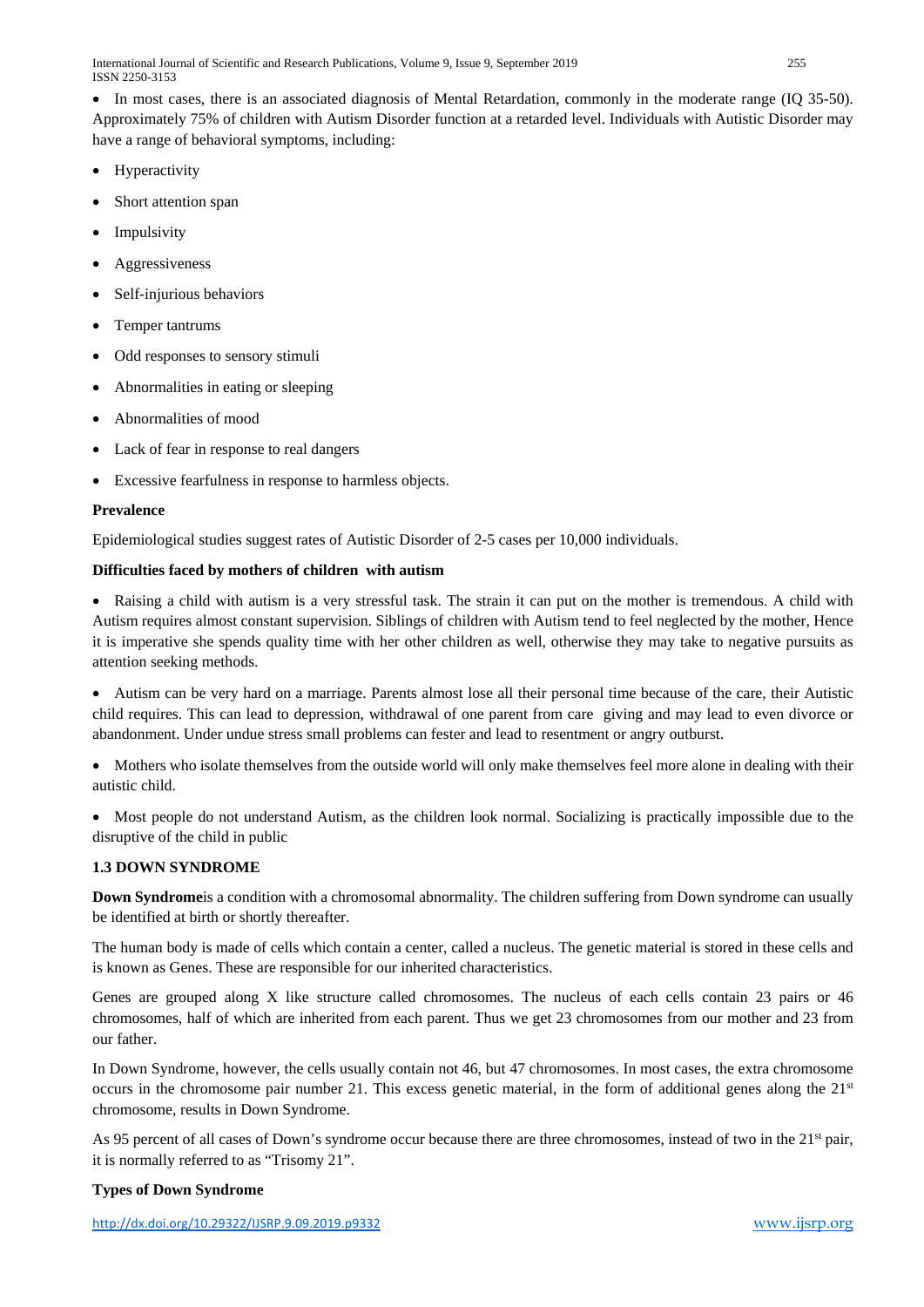**a) Nondisjunction :**This happen either prior to or at conception. The 21<sup>st</sup> pair of chromosome, either in the ovum or the sperm fails to separate. This results in an embryo with three number 21 chromosomes instead of two. As the embryo develops, the extra chromosome is replicated in every cell of the body This is responsible for 95 percent of all cases of Down Syndrome.

**b) Mosaicism :**This occurs when nondisjunction of the 21<sup>st</sup> chromosome takes place in one of the initial cell incisions after fertilization. When this happens, some cells end up containing 46 chromosomes and some containing 46 chromosome and some containing 47. Those cells with 47 chromosomes contain an extra 21<sup>st</sup> chromosome. Due to the "mosaic" like pattern of the cells, the term mosaicism is used. Mosaiciam is responsible of only one or two percent of all cases of Down Syndrome.

**c) Translocation :**As with nondisjunction trisomy 21, translocation occurs either prior to or at conception. This is a different type of chromosomal problem and occurs in only three to four percent of people with Down syndrome. It occurs when part of the pair 21 chromosome barks off during cell division and attaches to another chromosome which it either the pair 13, 14, 21 or  $22<sup>nd</sup>$ . When this happens, the total number of chromosomes in the cells remain 46, the presence of an extra part of the number 21 chromosome causes the features of Down syndrome.

## **Clinical Features**

- The baby is short statured and has defective articulation with a guttural low-pitched voice.
- Muscle hypotonia, low muscle tone
- The baby has a small head (brachycephaly)
- Flat facial profile, a somewhat depressed nasal bridge and a small nose.
- There are extra folds of skin over the upper eyelids (epicanthal folds).
- Oblique palpebral fissures, an upward slat to the eyes.
- Dysplatic ear, an abnormal shape of the ear.

• A single deep crease across the center of the palm. The hands are short and broad and have a single crease on the palm (simian crease).

- Hyperflexibility, an excessive ability to extend the joints.
- The fifth finger of the hand is curved in (clinodactly).
- Excessive space between large and second toe.
- Enlargement of tongue in relationship to size of mouth.
- There are associated abnormalities of the heart

#### **Down syndrome and associated medical problems**

- Cognitive hypothyroidism
- Reduced basal metabolism
- .Enlargement of thyroid gland
- Disturbance of autonomic nervous system.
- Hearing less
- Congenital heart disease
- Vision disorder
- Hypotonia or poor muscle tone
- Atlanto axial instability (malformation of the upper part of the spine)
- Mental retardation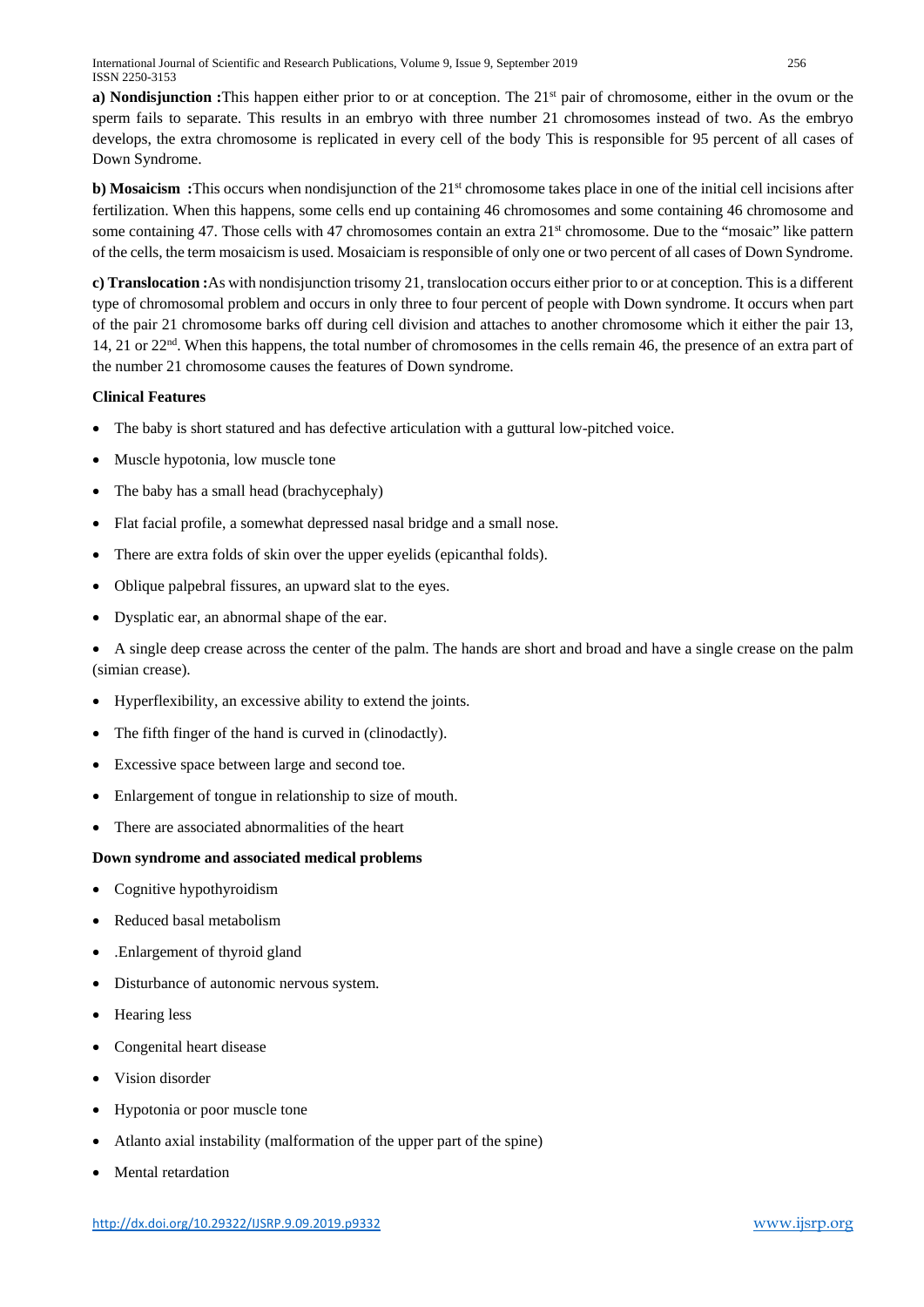#### **Problems faced by mothers of children with Down Syndrome**

• Mothers of children who are affected by Down syndrome have to contend with the child's level of mental retardation and delayed milestones.

- A child with Down syndrome can have severe mood swings and can be emotionally draining on the other.
- Congenital problems of the child with Down syndrome can be an added anxiety for the mother.

• Poor muscle tone of the child with Down Syndrome may need the mother to assist physically in a big way. This could become physically exhausting on the mother.

#### **1.4 Mental health**

Mental health is an important component of an individual's overall health and wellbeing. It is important to maintain good mental health as it is to maintain good physical health.

Mental health is s state of successful performance of mental functions resulting in productive activities, fulfilling relationships with other people and the ability to adapt to changes and to cope with adversity.

Mental health refers to a persons ability to deal with events in his daily life, his functional responsibility in society and his experience of personal satisfaction and enjoyment. It includes a sense of self-esteem as well as a feeling of contentment and inner peace. Mental health is necessary for the complete functioning of the human mind. As it is a basic condition for the growth of the mind.

Mental or emotional health is something everybody has. It includes how people feel, think, behave and also what people think about themselves.

#### **Definitions**

World Health Organization (W.H.O) defines mental health in terms of 'complete physical, mental and social well being and not the mere absence of diseases or disability'.

According to **Goldensen**(1920) mental health is the ability to handle everyday demands and situations without excessive strain and stress. A person who is mentally has a sense of well being and functions effectively in life. He can work quickly, think clearly, manage his emotions, enjoy life and be on reasonably good terms with most other people.

Klein (1960) defines mental health in terms of integrated personality, which is manifested in terms of emotional maturity, integrated self concept and the capacity to deal with emotional problems.

Chaplan (1961) defines mental health as the 'capacity of an individual to solve his problems in a socially accepted way'.

#### **Dimensions of mental health**



#### **Emotional Health**

This deals with healthy feelings, one has towards oneself, others and to life situation. An emotionally healthy person is able to understand his/her emotions and express them appropriately. Such individuals can adjust to change, solve problems and cope with life successfully.

#### **Intellectual Health**

This deals with a person's ability to make effective use of his or her intellectual capacity. To perform such functions as, evaluating information and taking decisions.

#### **Social Health**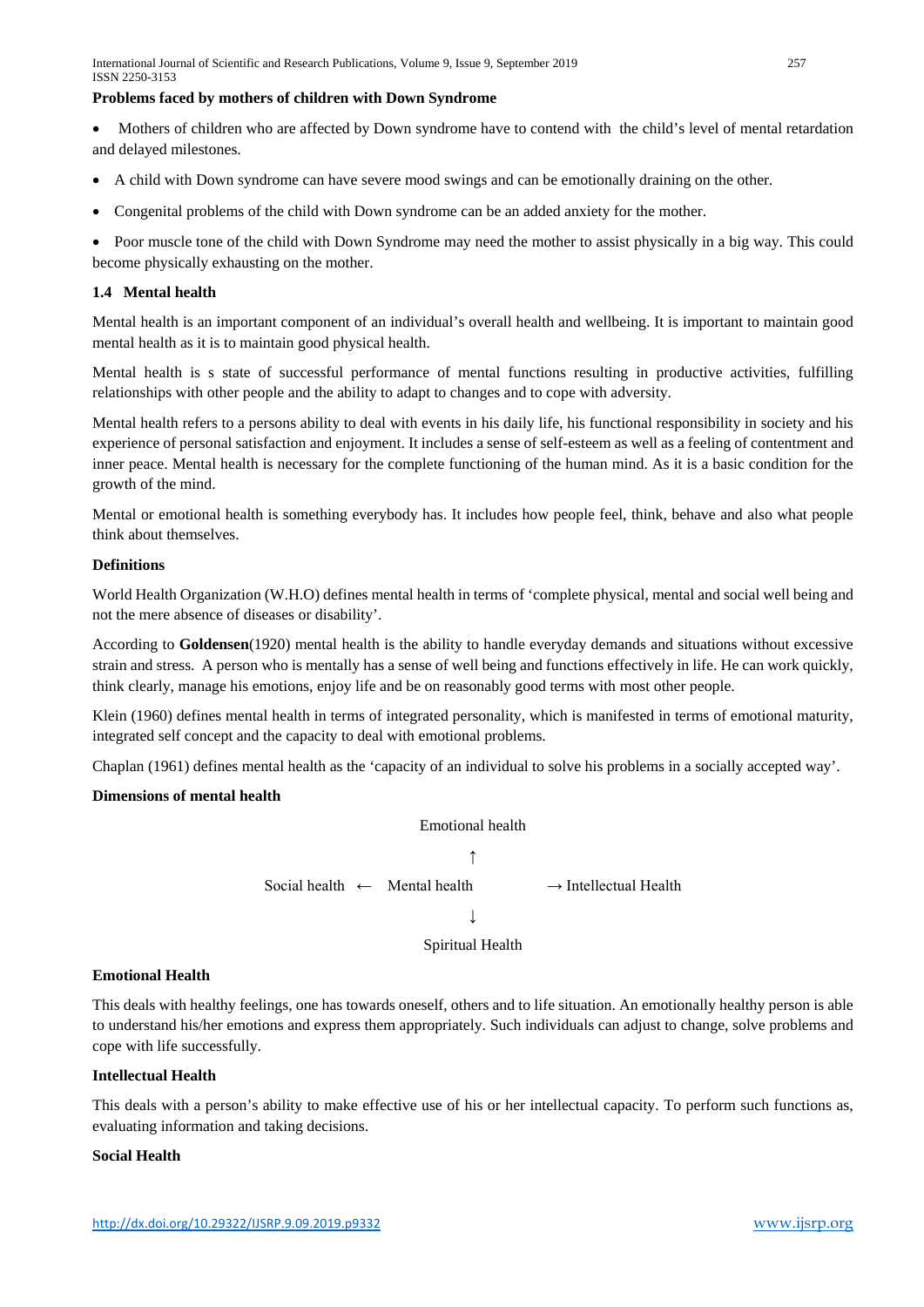International Journal of Scientific and Research Publications, Volume 9, Issue 9, September 2019 258 ISSN 2250-3153

This deals with person's ability to perform comfortably and effectively in a variety of social roles. This requires ability to assume responsibility, communicate effectively and adapt successfully to one's environment.

#### **Spiritual Health**

This can be expressed through deep religious faith, a feeling of oneness with nature, a sense of inner peace or loving and supportive relationships. They have a purpose in life and are able to experience love, joy and fulfillments.

## **FACTORS RESPONSIBLE FOR POOR MENTAL HEALTH**

## **a. Hereditary Factors**

Sometimes the roots of the mental ailments are found in the defective genes inherited from the parents. Inherited potentialities in terms of intellectual abilities, physiological structure, appearance etc. put limits on one's mental health and the deficiency and inappropriateness of any sort in these potentialities furnish a fertile soil for the development of mental and nervous diseases.

## **b. Physiological Factors**

Physical health of an individual affects his mental health. Poor health, physical defects, ailments and diseases brings deterioration in one's strength and stamina for performing one's duties. It arouses inferiority feelings and mental complexes that creates serious adjustments problems. Improper physical and physiological conditions provides a fertile soil for the growth of poor mental health.

## **c. Environmental Factors**

Social and emotional maladjustment has been found to be the root cause of all mental illness and disorders. Noncongenial environmental conditions at home, neighbourhood, community and society have a direct bearing on one's mental health causing inferiority complexes, unusual conflicts, anxieties and complexes that lead to mental illness ad disorders.

## **d. Developmental Goals**

The act of fixing goals which are unrealistic and faulty may lead to frustration and developmental of poor mental health.

#### **e. Negative Thinking**

The impact of negative thinking affect one's skills, confidence and also develops the fear of failures. All these create stress on one's performance affecting one's positive ways of thinking.

## **Mental Health includes**

- Feeling good about oneself and ones life
- Being able to respond constructively to stress in one's life.
- Being able to cope with crisis situations.
- Self esteem and confidence.
- How one views oneself and ones future.

• The state of ones mental health affects their relationships, work, responsibilities and commitment. In reality ones mental health is affected by everything and everyone, one has contact with. That means everything in one life can have a positive or a negative affect on ones mental health or emotional wellbeing. Stress, anxiety and depression affect the mental health of mothers who are primary care givers of 'special' children.

#### • **Stress**

Stress within normal parameters is acceptable for a person's functioning, but when they are too high or for prolonged periods, then the person has to be taught to cope with it. Every individual has a coping capacity. When the stress goes beyond that level, the person could get ill. It's like a scale that needs to balance.

#### **What causes stress?**

Every individual is different and respond differently to situations. Some people get stressed about matters that do not worry other people.

• Family breakdown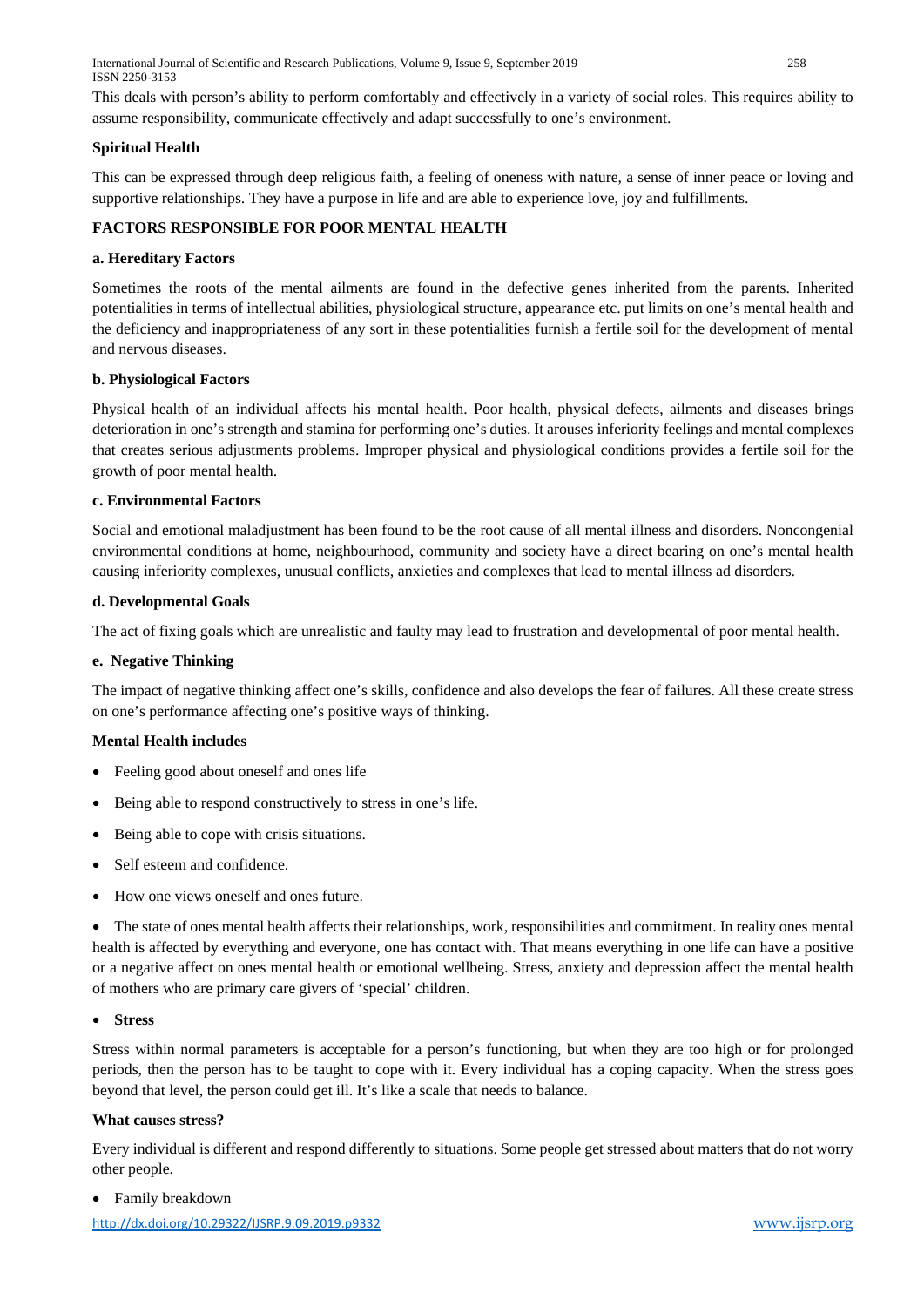- Death of dear ones
- Too many responsibilities
- Natural calamities
- Deadliness to meet
- Unable to express one's true feelings
- Caring for a child with special needs requirement

#### **Stress can create**

- Physical exhaustion
- Loss of self confidence
- Depression
- Hair loss
- Skin eruptions

#### **Body's response to stress**

- Headaches
- Sore muscles
- Indigestion
- Sleeplessness
- Palpitation

#### **Emotional response to stress**

- Nervousness
- Sadness
- Aggression and anger
- Tiredness
- Tension

#### ♦ **Anxiety**

Anxiety is a normal feeling that people have when they are faced with something that could be dangerous, difficult, embarrassing or stressful. The feeling of anxiety can include feeling upset, tense and uncomfortable.

#### ♦ **Depression**

 Everyone feels sad and low from time to time; this is normal, but a persistent feeling of 'sadness' is damaging to one's health both physical and emotional.

## **Symptoms of Depression**

- Feeling sad and down
- Feeling anxious
- Feeling hopeless
- Feeling empty and numb
- Having no energy
- Feeling lonely
- Being bad tempered
- Unable to sleep properly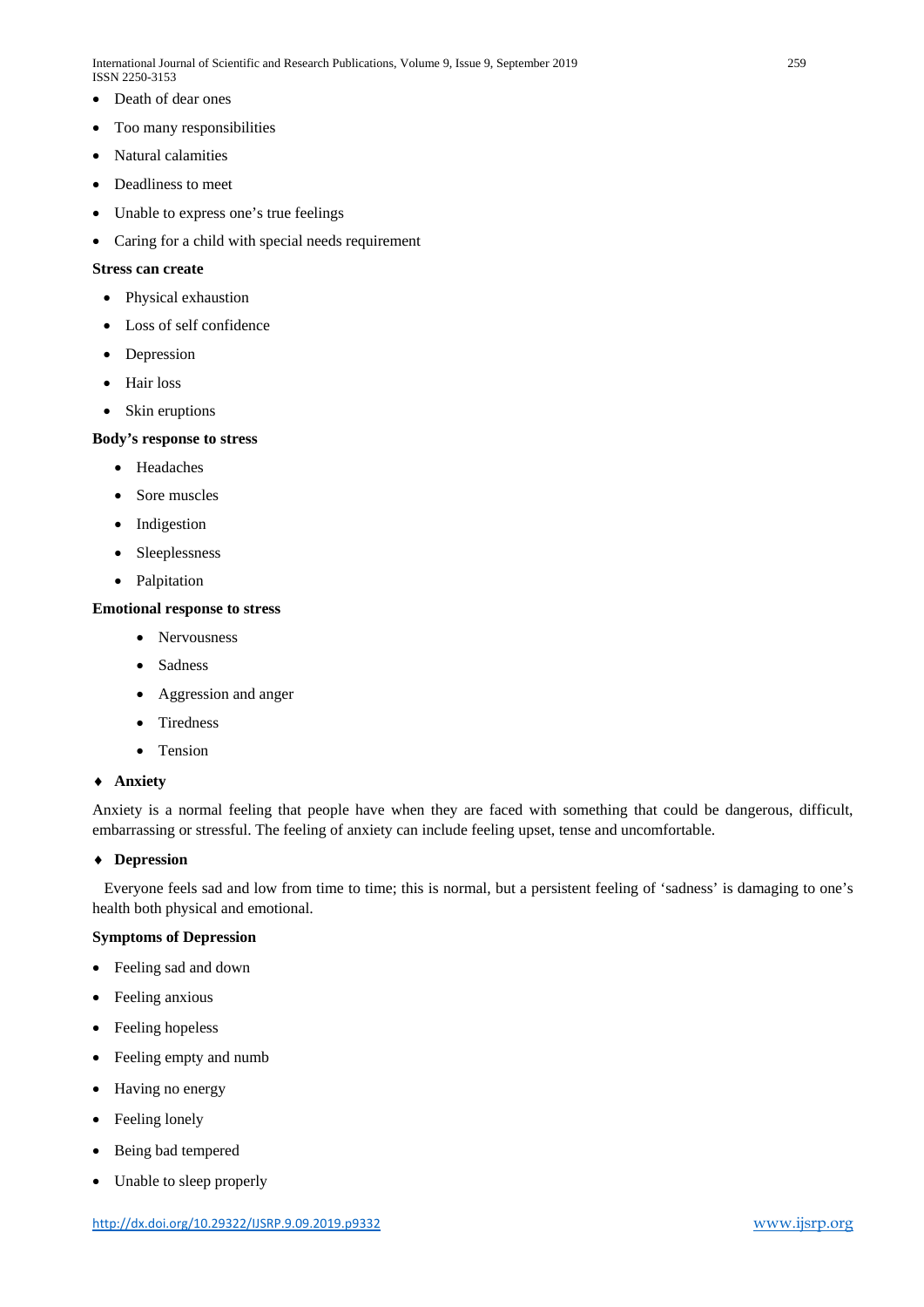#### ♦ **Low self esteem and confidence**

Self esteem is how much you value yourself. Most people have days when they value themselves highly, feel confidently and believe in themselves. Some others have doubts and are unsure of their worth. Self esteem and confidence is affected when one is blamed for things that are not due t one's fault. Constantly comparing themselves to others can give some people low self-esteem. Low self esteem can damage one's general feeling of well being.

#### **Need for this study**

Mothers shoulder many responsibilities. They play different roles within the confines of the home and outside too. They handle the role of being the emotional support system for their husbands; are the care giver for the elders at home; carry the major responsibility of being an affectionate mother who moulds her children to be god human being, who have to contribute to society; lat but not the least she manages her domestic ad career responsibilities too. A 'special' child In the family means additional responsibility for the mother, as she is the primary care giver. All of these, take away some of her personal time, leaving her over stressed, anxious and fatigued most of the time. In the long run, it may affect her physiological well being. Compared to other disabilities, mental retardation seems to be the worst, because mentally retarded children become life long dependents for their parents. Beside mental retardation, disabilities like autism, seems to be more complicated. So far, training has been on a trial and error method and no fool proof methodology is available for training these children. Hence the mothers of these children are especially worried about them. These mother are at times frustrated and lose their hope. Children with Down Syndrome seem to have more potential when compared with other categories of mental retardation, as they are educable and trainable to a certain extent. But the mothers of those children too, do not see a ray of hope with reference to the future of their children. Hence these factors may certainly affect their health, physically and psychologically.

Therefore with this is mind, the present researcher wanted to find out the psychological well being of the mothers of children with Autism and those with Down Syndrome.

## **2. REVIEW OF RELATED LITERTURE**

#### **Need for the review of related literature**

An essential aspect of the research project is the review of related literature. A researcher undertakes the survey of literature related to the problem as it gives information. This chapter includes facts, concepts, theories and previous research findings.

#### **Significance of the review**

This helps the researcher in stating the sample size, choosing tools, procedure for collecting the data and selecting the statistical tools, analyzing and interpreting the results.

**Miller and Keirn (1978)** compared MMPI (Minnesota Multiphase Personality Inventory) profiles of parents of emotionally disturbed with mentally retarded and non-clinic children. Fifty (50) mothers and fathers from each group of mentally retarded, emotionally disturbed and normal children were chosen as the sample. Parental adjustment using MMPI scores was accessed. Mothers of mentally retarded and emotionally disturbed had elevated scores. Mothers of emotionally disturbed children mostly differed from mothers of the normal children. Fathers did not significantly differ in any group.

**Narayan (1978)** studied the impact of mentally retarded children on their families. The study explored the nature and type of problems experienced by the parents of mentally retarded children in their day –to-day living. Forty Four (44) consecutively registered cases (38 boys and 6 girls) of mental retardates aged 6-10 years with tested I.Q., below sixty seven (67) were taken. The tools used were an interview schedule based on that of Tizard and Grad (1961) and a modified form of Leeds Anxiety and Depression Scale of mothers. Mothers of mentally retarded kids were more prone to anxiety and depression.

**Seth (1979)** conducted a comparative study of maternal attitude of retarded children and normal children. The findings of the study clearly revealed that mothers of mentally retarded children evinced more severe and pathological attitudes than mothers of normal children.

**Beckman's (1963)** focus of study was to examine the relationship between child characteristics and stress reported by mothers. The child characteristics considered were rate of development, social responsiveness, temperature, repetitive, stereotypic behaviors and additional care giving demands. The sample consisted of 31 infants and mothers. The age range of the infants was 6.6-36.6 months. The tools used were questionnaire on resources and stress (Holroyd, 1974) Holmes and Rehe (1967) Schedule of Recent experience. The results of Beckman indicated that four of the child characteristics,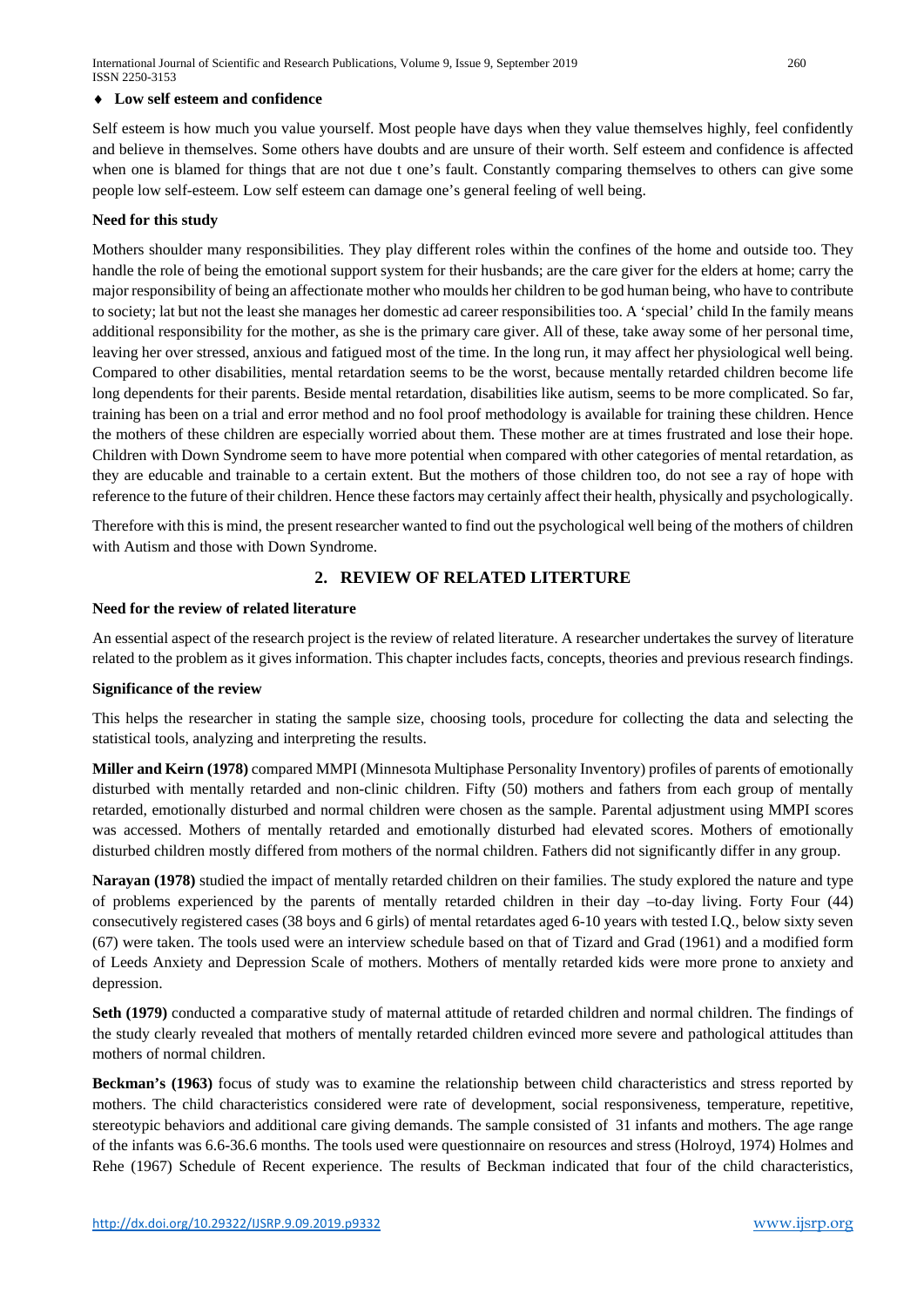temperature, responsiveness repetitive behavioral patterns and care-giving demands, were significantly related to the amount of stress reported by the mothers.

**Kazak (1987)** studied the stress and social networks of families with disabled children in three samples. Comparison of 125 parents of handicapped children to 127 parents of non-disabled children from a separate samples with respect to personal stress, marital satisfaction, social network size, and density. Only mothers of disabled children experienced higher levels stress than comparison parents. Few differences were found in social networks variables.

**Donovan (1988)** investigated the mothers perceptions of family stress ways of coping with adolescents who were autistic or had mental retardation. Sample comprised of thirty six (36) mothers of each group. Stress was measured with Questionnaire on resources an stress (QRS) Revised Form (Fredrich, Greenberg and Crinc). The Locke Wallace Marital Adjustment Scale Short Form (Locke and Wallace (1959) was used as the measure of marital adjustment and an indirect measure of the extent to child stress impacted on broader family functioning. The coping Health Inventory for parents Form D (McCubbin and Cauble, 1979) was used as the measure of parental coping. Results indicated group differences among maternal reports of family stress. All comparisons of child related stress revealed that mothers with an adolescents who was autistic perceived greater level of family stress than did mothers with an adolescent who had mental retardation. Marital adjustment did not differ by group. Further, maternal coping styles were consistent across groups, indicating that mothers with adolescents who had a handicap rely heavily on community resources and professional help for coping.

**Singer, et.al., (1988)** studied stress management training for parents of children with severe handicaps ad mental retardation. They examined the scope of coping skills training as a very handicaps. 36 parents of school aged children (Age 4-16 years) with severe handicaps were randomly assigned to a treatment group and a waiting list control group. The intervention consisted of a series of 8 classes on self monitoring, progressive muscle relaxation, use of relaxation as an active coping skill, and cognitive reframing. The treatment group improved significantly on measures of depression and anxiety. Results suggest that a psycho educational approach to coping skills offered in the context of support group can be effective means of assisting parents.

**Sandra, N, et.al., (1989)** investigated greater stress and depression and lower marital intimacy for mothers of autistic children than for mothers of normal children or mothers of Down Syndrome children.

**Liwag E.M. (1989)**studied the family stress and coping of mothers and fathers of autistic children. 13 mothers and 12 fathers participated in a study that explored the stresses coping experiences of families of autistic children undergoing therapy. In phase 1 parents responded to a questionnaire that assessed family parental demographic characteristics. In phase 2, a sentence completion form (SCF) and in depth interviews elicited parents emotional reactions toward the autistic child and attitudes toward the handicap. Content analysis of SCF data reveal that families were most stressed by the defects and disabilities association with autism itself, including lack of speech, hyperactivity, and tantrum behavior. A second source of stress was the permanence of the child's condition and the anxiety that the child will never be normal. Two forms 0of family coping was identified, instrumental adjustment and emotional acceptance.

**Ryde – Brandt and Brita (1990)** studied the anxiety and defense strategies in mothers of children with different disabilities. They administered the hospital anxiety and depression scale (HAD) to 18 mothers of psychotic children, 18 mothers of children with various motor handicaps, 13 mothers of children with Down Syndrome and 13 mothers without handicapped children. High scores of anxiety were particularly common in mothers of psychotic children. All Ss were also tested with a Precept Genetic Technique aimed at demonstrating anxiety evoked by a threatening stimulus and defense strategies activated. Ss characterized by such anxiety signs and few defense strategies had high 'HAD' scores. 50% of mothers with HAD anxiety scores had this response pattern. This combination was unusual (8%) in mothers of children with other handicaps with high HAD anxiety scores.

**Steven. J. et.al., (1990)** studied maternal characteristics and perceptions of pervasive and situational hyper actives and normal boys within the age limit of 6 years to 9n years showed that mothers of pervasive hyper active boys reported significantly more overall stress in their relationship with their sons as displaying more behavioral problems compared to mothers compared to mothers of situational hyper actives and non hyper active children. Mothers of pervasive also rated themselves as more depressed less competent, more restricted and frustrated compared to control mothers. Mothers of situational hyper actives indicated that their sons displayed more behavior problems and reported more maternal stress, compared to mothers of normal controls. Normal control mothers were rated as more socially skilled than mothers of situational hyper active boys.

**Sequeira E.M. et.al., (1990)** investigated the perceived burden and coping styles of the mothers of mentally handicapped children. There was no differences in the perceived burden with regards to the sex of the child. Ss reported extensive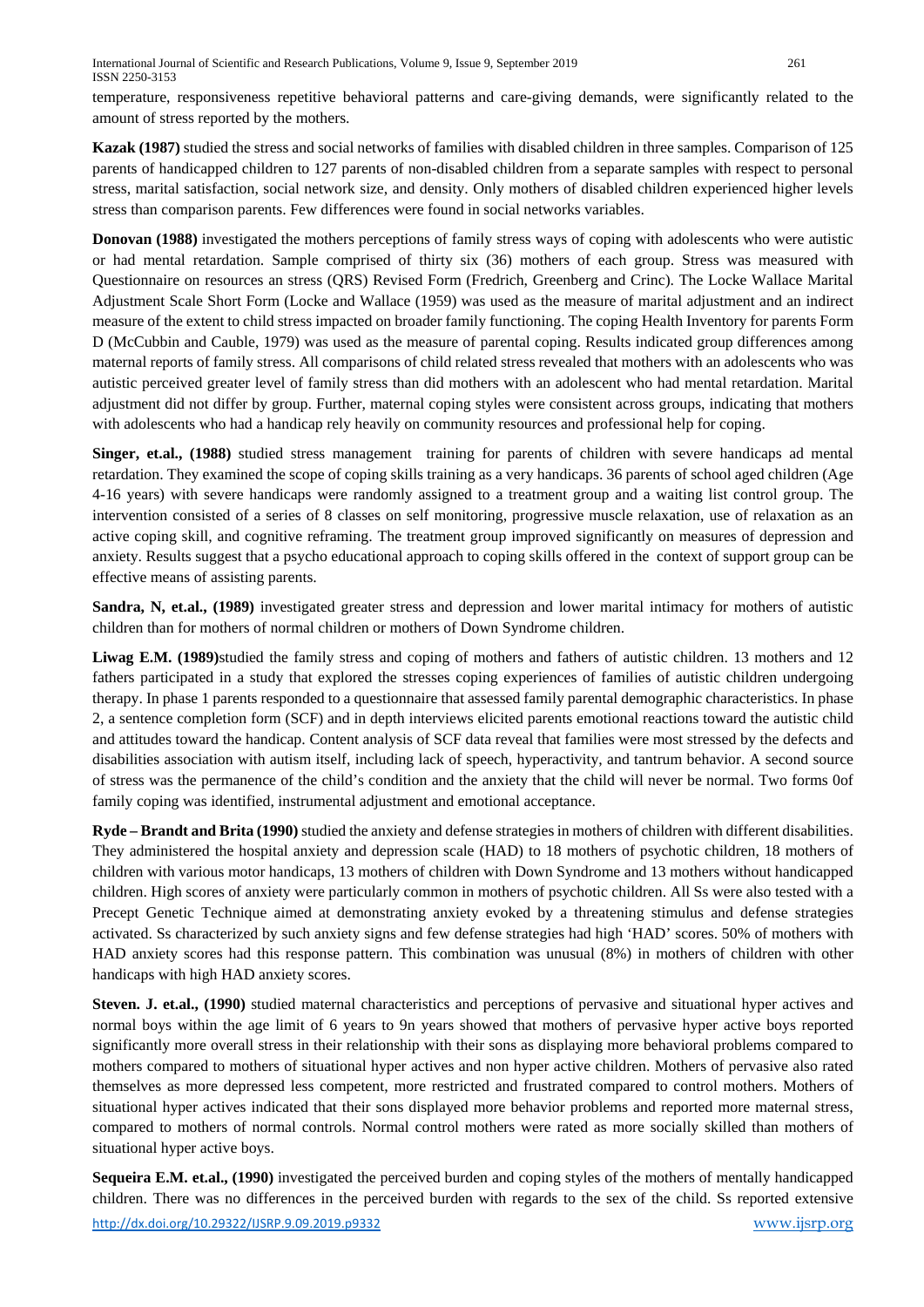disruption in routine family activities. When the children had a large number of associated problems. 70.9% of mothers showed severe strain on their psychological health. Denial, rehearsal of alternative outcomes, findings a purpose , and seeking support were the most common coping styles used by the Ss.

**Jan. L. Wallander, et.al., (1990)** investigated the contribution of child functional independence and maternal psychological stress to the adaptation of 119 mothers of physically on sensorially handicapped children. Maternal stress was uniquely associated with maternal mental health. Daily hassles and handicap related to psychological stress in particular put mothers at risk for mental health problems.

**Patricia Sloper, et.al., (1991)** studied that psychosomatic symptoms of parents were due to high stress levels. For mothers the children's behavior problems, excitability and level of self sufficiency were strongly related to psychosomatic problems.

**Non Homes and Janet Carr (1991)** investigated the pattern of care in families of adults with Autism and Down Syndrome. Most of the care giving fell on the mothers, with fathers helping mainly with supervision rather than physical care or domestic tasks. Autistic adults exhibited significantly more behavior problems that Down Syndrome adults.

**Tangri and Verma (1992)** studied the social burden felt by mothers of the handicapped children. The sample consisted of mothers of 50 physically handicapped and 50 mentally handicapped children were in the range of 35-70. Physically handicapped children suffered from orthopedic handicap and had more normal intelligence. Social Burden Scale was used; It consists 0of 24 items arranged in 6 different categories: Financial Burden, Disruption of routine family activities, Disruption of family leisure, Disruption of family interaction. Effect on physical health of others and Effect on mental health of others. The mothers of mentally handicapped children reported, higher social burden than those of the physically handicapped children.

**Dyson (1993)** studied parental stress and family functioning over time in families of children with disabilities. Seventy four(74) of the hundred and ten (110) families in the original study have participated in this study. Thirty eight families (38) families were from the disability group because of the presence of disability in their children]n and thirty six (36) families were from the non-disability group. Instruments used for the study were questionnaire on resources and stress (Fredrich and Greenberg, 1983), and the Family Environment Scale (Moos and Moos, 1981). Results showed a higher level of stability in parental stress and a modest degree of consistency over time in family functioning of families with disabled children. Families of children with Disabilities were distinguished by the exceedingly greater amount of stress.

**Krauss (1993)** designed a study to determine whether there are significant differences between mothers and fathers of young children with disabilities in the amount of the child related and parenting stress. Subjects were one hundred and twenty one (121) mothers and fathers of toddlers with disabilities. Instruments used were Parenting Stress Index, child improvements locus of control scales, Parent Support Scale, Family Adaptability and Cohesion Evaluation Scales 2 and Bayley Scales of Infant Development. Mothers reported more stress from the personal consequences of parenting.

**Orr et.al., (1993)** studied experienced by families with a child who has development delay. Mothers with children ranging in age from 2 to 18 yrs were assigned to a pre-school, middle childhood group and the adolescent group. Parenting Stress Index (Abidin), was used to measure the stress. Hollingshead's, Four Factors Index Social Status was used to measures social status of families. Results indicated that children belonging to all the three groups were strong sources of stress for mothers. The second trend that is evident was that mothers in the middle childhood group reported consistently higher stress scores than did mothers in the other two groups.

**Mary Roach and Orsmond (1999)** discovered that parents of Down Syndrome children perceived more care giving difficulties and parent related stress(incompetence, depression, health problem and role restriction) than parents of normal developing children. Mothers who reported more responsibilities for child care, perceived difficultly with health, role restriction and spousal support.

**Anneren and Wikblad (2000)** researched into the self perceived health of parents of children with Down Syndrome. The survey assessed domains including physical functioning, vitality and mental health. Results showed that mothers of Down Syndrome children reported significantly lower vitality and mental health than did fathers of these children.

**Hedov.G. and Anneren.G (2002)** studied the adjustment ability in parenthood among parents of children with Down Syndrome and normal control groups. Individuals with higher coherence levels managed stress better. Mothers of children with Down Syndrome perceived more stress, affecting their general mental health than mothers of normal control groups.

**Greenberg, et,al., (2004)** investigated the quality of the relationship between maternal care gives and their adult child with disabilities on maternal well being and whether this effect is mediated by dispositional optimism. The three groups were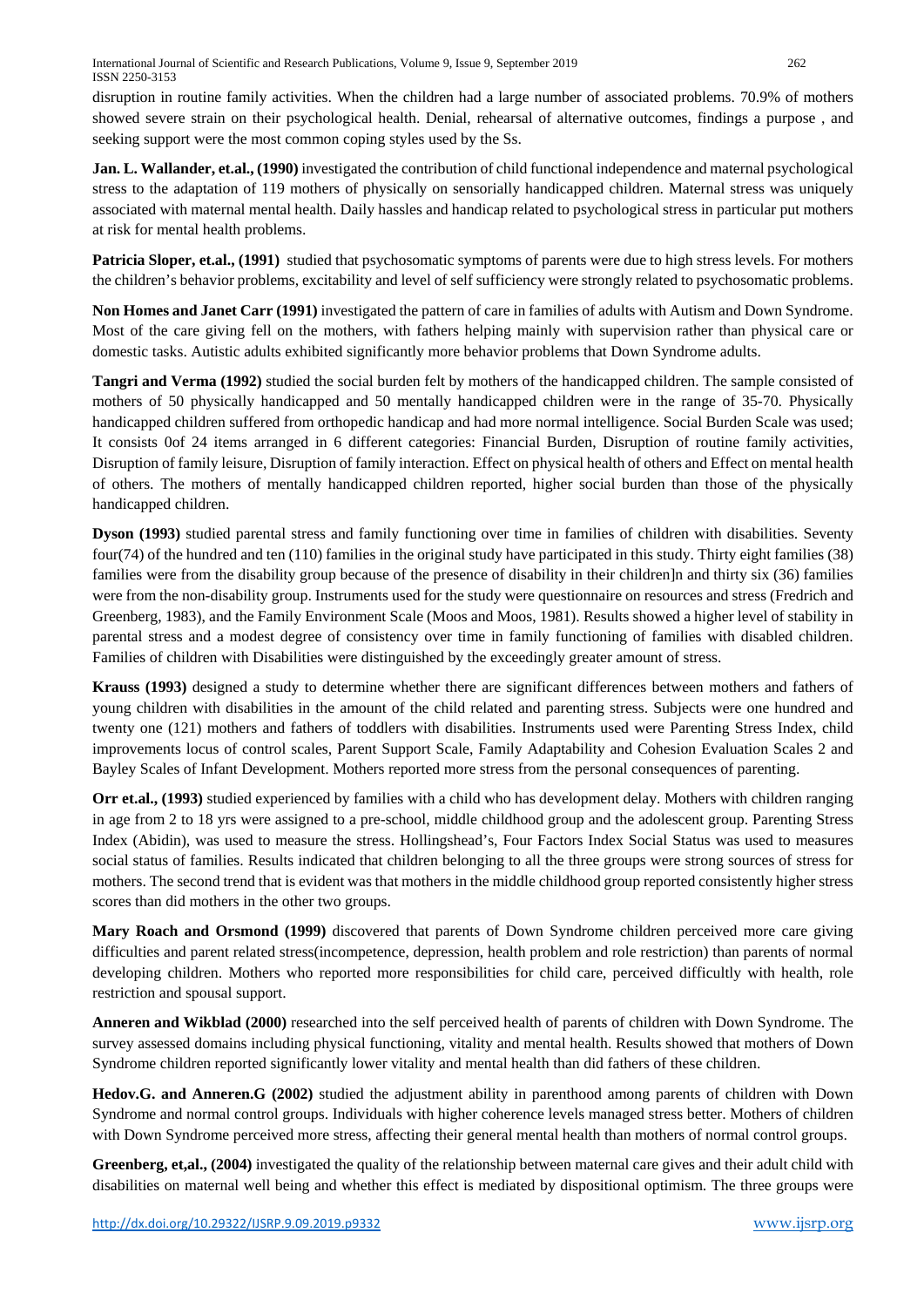children with Autism, Down syndrome and schizophrenia. For all three groups optimism was related to better mental and physical health. The findings highlighted the importance of dispositional optimism, a psychological resource that has been virtually ignored in studies of family caregivers of adults with disability.

## **3. METHODOLOGY**

Researcher in common parlance refers to the search for knowledge. Research is the scientific and systematic search for pertinent information on a specific topic. Research is an art of scientific investigation. It is actually a voyage of discovery. This chapter contains statement of problem, objectives of the study, hypothesis, tools selected for the study, sampling technique, statistical analyses used to test the formulated hypotheses.

## **3.1 STATEMENT OF THE PROBLEM**

To find out the level of Mental Health of mothers whose children are having either Autism or Down Syndrome.

## **3.2 OBJECTIVES OF THE STUDY**

1. To study the level of mental health of mothers whose children have either Autism or Down Syndrome.

2. To compare the level of mental health of mothers whose children have either Autism or Down Syndrome based on the demographic variables.

## **3.3 HYPOTHESES**

1. There would be a significant difference in the level of mental health between the mother's of children with wither Autism disorder or Down Syndrome.

2.There will be a significant difference in the level of mental health among the different age groups of mothers with wither Autism disorder or Down Syndrome.

3. There will be a significant difference in the level of mental health between the mothers possessing different educational qualification whose children have either Autism or Down Syndrome.

4. There will be a significant differences in the level of mental health between working and mom-working mothers whose children have either Autism or Down Syndrome.

5. There will be a significant differences in the level of mental health between the rural and urban mothers whose children have either Autism disorder or Down Syndrome.

6. There will be a significant differences in the level of mental health among the mothers from different family backgrounds whose children have either Autism disorder or Down Syndrome.

7. There will be a significant difference in th level of mental health of mothers whohave only a single Autistic or Down Syndrome child and those have other children along with their 'special child'.

8. There will be a significant difference in the level of mental health among the mothers of different socio- economic strata whose children have either Autism disorder or Down Syndrome.

9. There will be a significant differences in the level of mental health among the mothers of children from different age groups who suffer from either Autism disorder or Down syndrome.

10. There will be a significant differences in the level of mental health between the mothers of children from either gender who suffer from either Autism disorder or Down syndrome.

11. There will be a significant difference in the level of mental health between the mothers of children with/without associated problems linked to either Autism or Down syndrome.

12. There will be significant difference in the level of mental health between the mothers of children with Autism disorder or Down syndrome based on the birth order of the child.

13. There will be significant difference in the level of mental health between the mothers of children with Autism disorder and Down syndrome based on the number of years the child has attended school.

14. There will be a significant difference in the level of mental health between the mothers of children who are administered or not administered medication for the problems associated with either Autism or Down syndrome.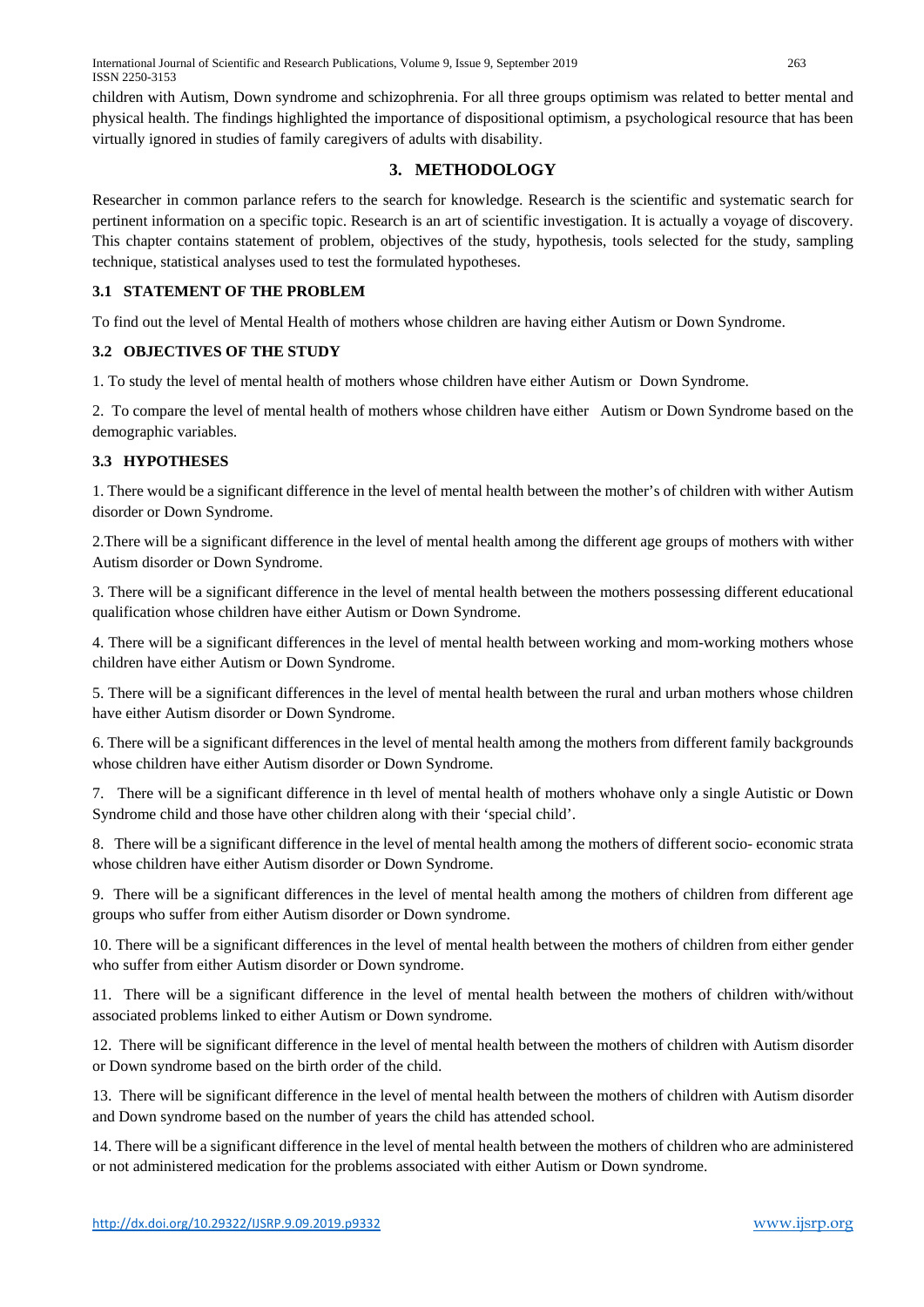International Journal of Scientific and Research Publications, Volume 9, Issue 9, September 2019 264 ISSN 2250-3153

15. There will be a significant difference in the level of mental health between the mothers of children with or without behavior problems associated with either Autism or Down syndrome.

## **3.4 SELECTION OF TOOL**

"The Mental Health Inventory" developed by Jagdish and Dr.A.K.Srinivastava was used for this study.

## **3.5 DESCRIPTION OF TOOL**

Mental Health Inventory questionnaire developed by Jagdish and Dr.A.K.Srinivastava. This scale has six dimensions. They are :

- 1. Positive self evaluation
- 2. Realistic perception
- 3. Integration of personality
- 4. Autonomy
- 5. Group oriented attitudes
- 6. Environmental mastery

This inventory consists of a number of statements (totally 55 statements) relating to one's feelings about oneself in everyday's life. One has four alternatives to respond, to each of the statements, namely, always, most of the times, sometimes, r never, which most suitably indicate the frequency of one's feelings and views. The inventory expects all statements to be answered without leaving any statement unanswered.

## **3.6 RATIONALE**

This test was administered to mothers since it was found suitable to assess the good mental health or psychological wellbeing of the individual. It was standardized on Indian population and hence the researcher used it for the present study.

## **3.7 ADMINISTRATION PROCEDURE**

The questionnaire with 55 statements along with the bio-data requirement was neatly typed with enough space to enable the respondents to put a mark in the respective boxes or spaces. The questionnaire was distributed to a number of potential respondents after explaining to them the purpose of the study and the related instructions with respect to filling up the questionnaire.

#### **SCORING**

The questionnaire was divided into positive questions and negative questions and the marks for the respective positive and negative questions were allotted as follows :

| Total no. of | <b>Positive question number</b>            | Positive scoring if marked as |
|--------------|--------------------------------------------|-------------------------------|
| questions    |                                            |                               |
| 25           | 2,5,6,11,18,19,25,26,28,30,31,33,37,38,    | Always -3                     |
|              | 40, 42, 43, 44, 45, 49, 50, 51, 53, 54, 55 | Most of the times-2           |
|              |                                            | Sometimes-1                   |
|              |                                            | Never-0                       |

| Total no. of questions | <b>Negative question number</b>                                | Negative scoring if marked as |
|------------------------|----------------------------------------------------------------|-------------------------------|
|                        | 1,3,4,7,8,9,10,12,13,14,15,1,6,17,20,                          | Never-3                       |
| 30                     | 21, 22, 23, 24, 27, 29, 32, 34, 35, 36, 39, 41, 46, 47, 48, 52 | Sometimes -2                  |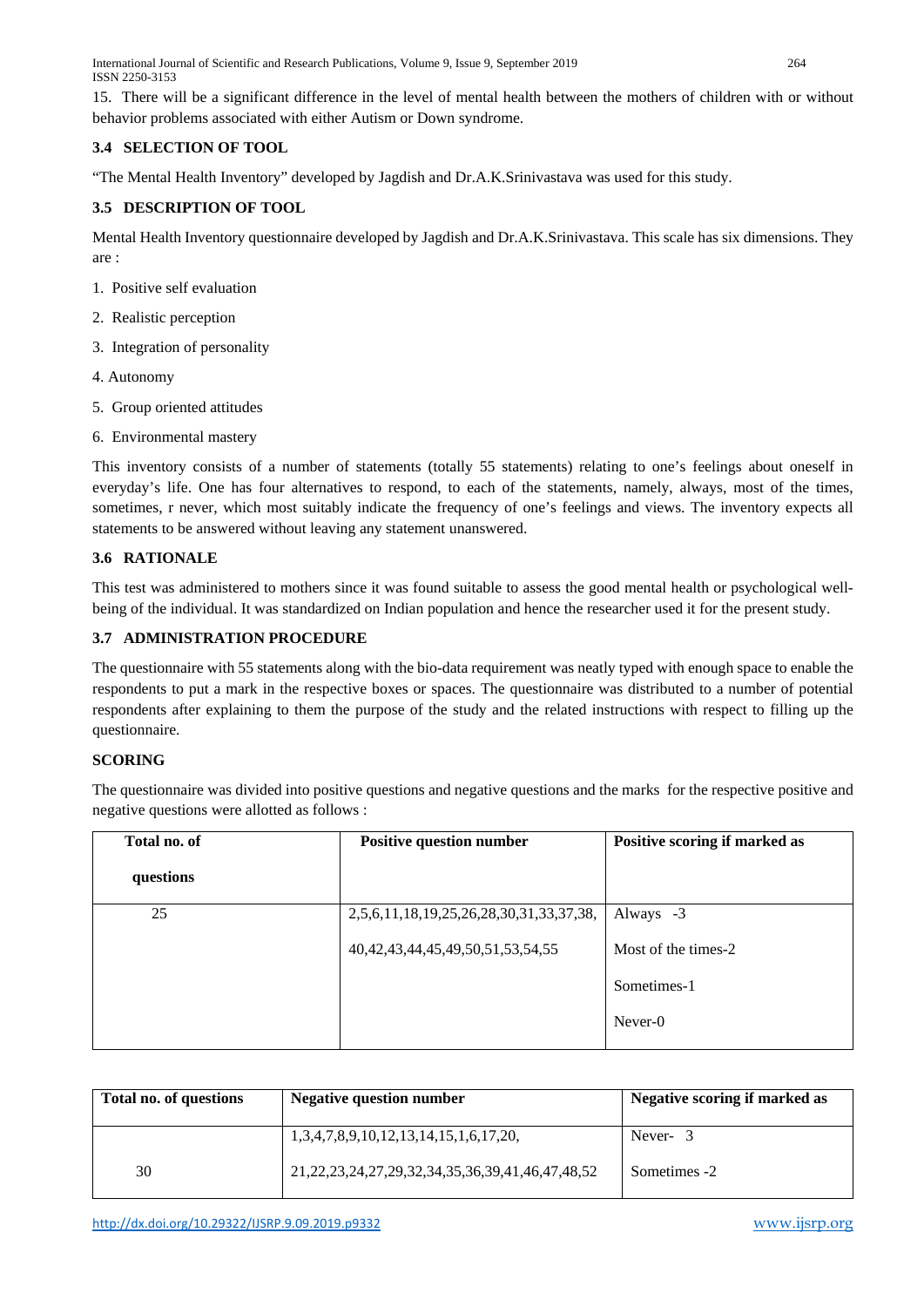|  | Most of the times -1 |
|--|----------------------|
|  | Always -0            |

## **INTERPRETATION**

A high score attributed to good mental health and a low score to poor mental health.

## **3.8 PILOT STUDY**

To find out the feasibility of the test, the pilot study was conducted. The researcher initially administered the test to 30 subjects and obtained their responses. The procedure adopted is as follows.

#### **Test administration procedure**

The mental health questionnaire prepared in English was given to 15 mothers whose children have Autism and to another 15 mothers whose children have Down syndrome.

The subjects were selected from different 'Special Schools' in the city of Chennai. The researcher explained the procedure of the test and clarified their doubts. Accordingly the subjects answered the questionnaire and returned their responses sheets within a few days. The researcher enquired if they respondents faced any difficulty while answering them. All the respondents informed the researcher that they understood all the questions and had answered honestly, based on their feelings. Hence the researcher decided that the mental health questionnaire could be administered without making any notifications.

## **3.9 VALIDITY**

The validity of the test has been already established by the author. Hence the present researcher did not make any attempt to find out the validity again.

#### **3.10 RELIABILITY**

The test-retest reliability was established for the mental health inventory during the pilot study test. The first test was administered to 15 mothers whose children have Autism and 15 mothers whose children have Down syndrome and again after a gap of 2 weeks, the researcher administered the same test to the same subjects and found out the correlation between the first test and the second test score. The correlation value was 0.85 which is significant at 0.01 level.

#### **3.11 SAMPLING TECHIQUES**

Purposive sampling techniques was used to find out the levels of mental health between the mothers whose children have either Autism disorder or Down syndrome.

## **3.12 MAIN STUDY**

To conduct the main study, 60 mothers whose children have either Autism Disorder or Down syndrome were selected. The researcher approached four special schools in Chennai, namely MathruMandir, Rasa, V-Excel and we can. The researcher sought the permission of the heads of these institutions to conduct this study. MathruMandir is an institution exclusively for children with Down syndrome; 'V-Excel' and 'We Can' are institutions catering to the needs of children with Autism and Rasa is an institution catering to the needs of children with varied disabilities. The researcher approached 10 mothers at Rasa and 25 mothers at MathruMandir and distributed the Mental health questionnaire along with the bio-data sheet. All the instructions were given to them orally. The filed in questionnaires were collected after a week. In the mean time to the Mental Health questionnaires and bio-data forms were distributed to 16 months in 'V-Excel' ad to 9 mothers in 'We Can' on different days. Instructions were given orally each time. The completed questionnaires were returned after two weeks. The heads of the above mentioned institutions and their respective staff were extremely co-operative and helpful in this endeavor.

## **3.13 SELECTION OF SAMPLE**

| <b>Institutions</b> | <b>Mothers</b><br><b>Autism</b> | of | children | with   Mothers of children with Down<br>syndrome |  |  |
|---------------------|---------------------------------|----|----------|--------------------------------------------------|--|--|
| Rasa                |                                 |    |          |                                                  |  |  |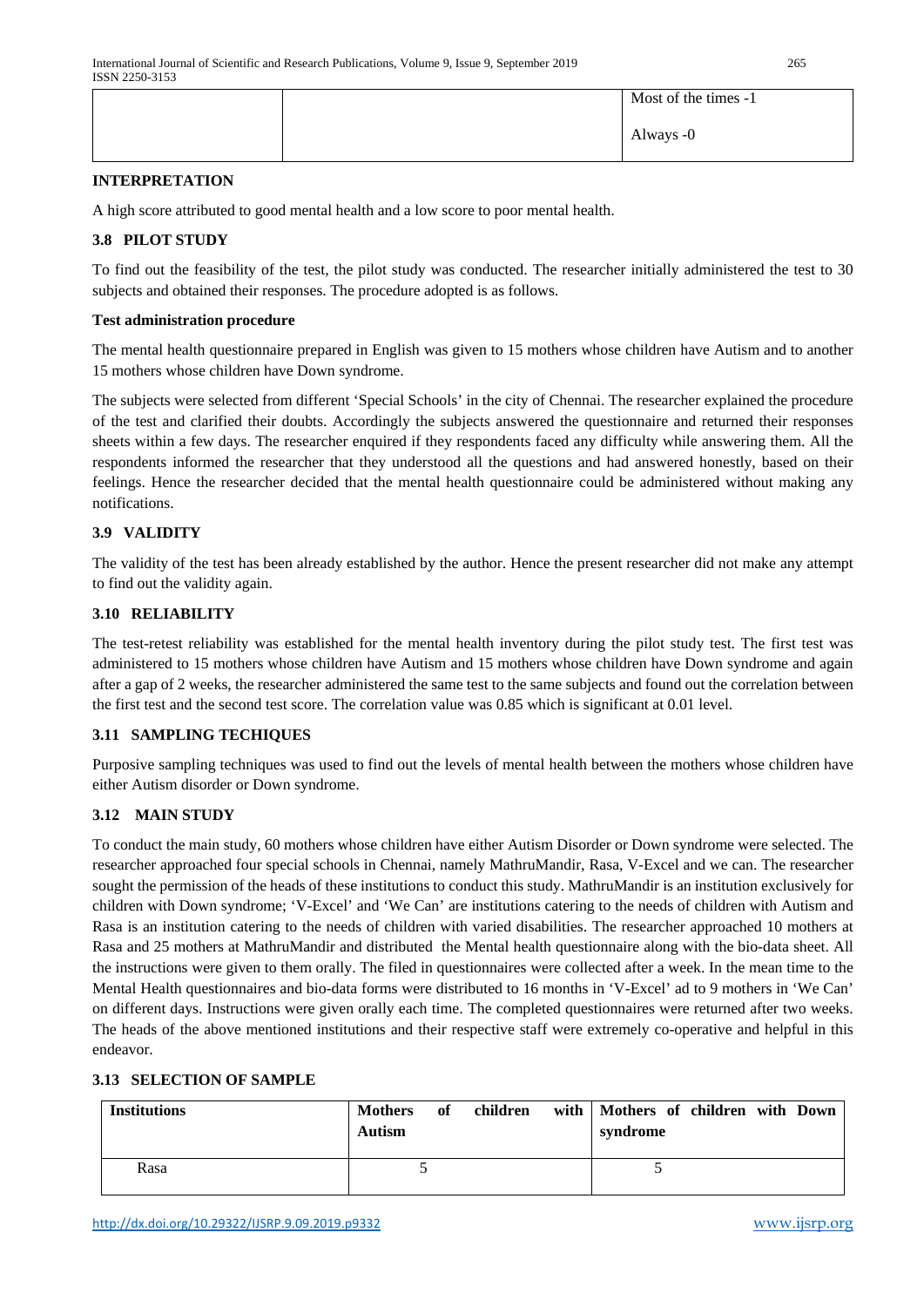| MathruMandir | Nil | 25  |
|--------------|-----|-----|
| V-Excel      | 10  | Nil |
| We Can       |     | Nil |

**FLOW CHART**

## Sample Distribution

∧

Mothers of children with Autism Mothers of children with Down syndrome

 $\mathbf{H}$ 

(n) Sample size 30 (n) Sample size 30

## **3.14 SELECTION CRITERIA**

## • **Inclusive Criteria**

The researcher has considered mothers of children with Autism disorder and Down syndrome from different socio-economic backgrounds, age groups, educational levels and family set up.

## • **Exclusive Criteria**

Fathers, grand parents or siblings of 'special children'; Mothers of children who have other disabilities like cerebral palsy, mental retardation, visual or auditory impairment, or any other form of physical impairment.

## **4. RESULTS AND DISCUSSIONS**

## **Table No. 1: Shows Mean, Standard Deviation of the level of mental health of the mothers of children with Autism disorder and those with Down Syndrome.**

| S. No    | <b>GROUP</b>                                | N  | <b>MEAN</b> | S.D   |
|----------|---------------------------------------------|----|-------------|-------|
| 1.       | Mothers of children with autism<br>disorder | 30 | 105.50      | 22.12 |
| $\gamma$ | Mothers of children with Down<br>Syndrome   | 30 | 110.93      | 24.11 |

## **Table No. 2 Shows Mean, Standard Deviation S.E and 't' valueof the mental health of mothers of children withAutism disorder and those with Down syndrome.**

| S.NO | <b>GROUP</b>                                | N  | <b>MEAN</b> | S.D   | S.E  | $\cdot$ t'<br><b>VALUE</b> | Level of<br><b>Significance</b> |
|------|---------------------------------------------|----|-------------|-------|------|----------------------------|---------------------------------|
| 1.   | Mothers of children with<br>Autism disorder | 30 | 105.50      | 22.12 | 5.97 | 0.91                       | Not significant                 |
| 2.   | Mothers of children with<br>Down Syndrome   | 30 | 110.93      | 24.11 |      |                            |                                 |

The above table reveals the 't' value of 0.91 which is not significant at any level. This findings indicate that there is no significant difference within the level of mental health between the mothers of children with either Autism disorder or Down Syndrome. This findingsrejects the hypothesis No.1 (ie) 'There will be a significant differences difference in the level of mental health between the mothers of children with Autism Disorder and Down Syndrome'. From the above finding, we can say that irrespective of whether the child has Autism Disorder or Down Syndrome, the mothers of these children have to take care of all their needs, find solutions to solve their problems and cope with the day to day stress situations arising while rearing these children. These factors could be the possible reasons for having equal of mental health among these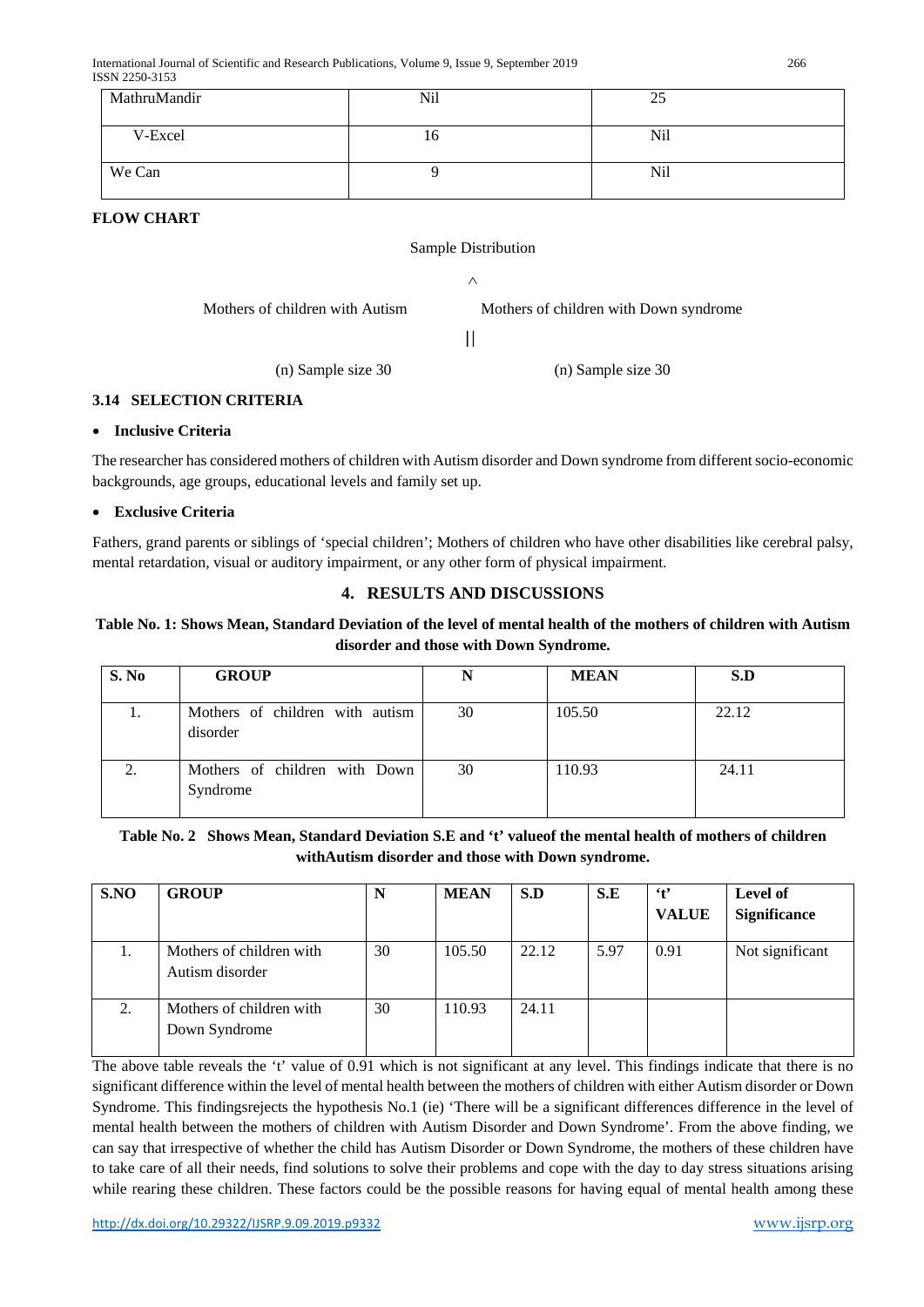mothers irrespective of their children's disability. This is not in line with the findings of Sandra (1989) who found greater stress, depression and lower marital intimacy in mothers of Autistic children than in mothers of Down Syndrome children.

| Table No. 3: Shows the Mean, Standard deviation of mental health of mothers of children with Autism disorder |                                                         |  |  |
|--------------------------------------------------------------------------------------------------------------|---------------------------------------------------------|--|--|
|                                                                                                              | and those with Down Syndrome based on the mother's age. |  |  |

| S. No | <b>GROUP</b>                   |     | <b>MEAN</b> | S.D   |
|-------|--------------------------------|-----|-------------|-------|
| 1.    | Mothers below 35 years         | 232 | 99.04       | 24.71 |
| 2.    | Mothers between 36-50<br>years | 27  | 111.0       | 17.51 |
| 3.    | Mothers above 50 years         | 10  | 118.8       | 27.70 |

**Table No. 4: Shows the analysis of variance of the level of Mental health of the mothers of children with Autism disorder and those with Down syndrome based on the mother's age.**

| Source of<br><b>Variation</b> | <b>Sum of Squares</b> | D.F | <b>Mean square</b> |      | Level of<br><b>Significance</b> |
|-------------------------------|-----------------------|-----|--------------------|------|---------------------------------|
| Between groups                | 3203.43               | ∍   | 1601.71            |      |                                 |
| Within groups                 | 27100.55              | 53  | 511.33             | 3.13 | 0.05                            |
| Total                         | 30303.98              | 55  |                    |      |                                 |

The above analysis of variance shows 'F' value of 3.13 which is significant. It is possible to say from this finding that there is significant difference in the level of Mental health of mothers whose children have either Autism or Down syndrome based on the age group the mother fails into. Mothers below 35 years are the young mothers who are still in the stage of shock and denial; unable to accept the fact that their child is a 'special' child. Hence their mental health is lower when compared to mothers who fall between the age36-50 years. The second group of mothers who fall between the 36-50 years have a ray of hope due to the professional help and assistance they are able to provide for their child. The mental health of mothers above the age of 50 is best as they already reconciled to their situation. By now the child may be inducted partially to main stream society and the mothers are less anxious and more relaxed, as they have done the best they would for their 'special' child.

**Table No.5: Shows the mean, standard deviation of the mental health levels of mothers of children with Autism Disorder and those with Down Syndrome based on the mother's educational qualification.**

| S. No | <b>GROUP</b>                                   | N  | <b>MEAN</b> | S.D   |
|-------|------------------------------------------------|----|-------------|-------|
| ı.    | Mothers who have completed school<br>education | 16 | 102.75      | 26.42 |
| 2.    | Mothers who are graduates                      | 27 | 107.22      | 24.91 |
| 3.    | Mothers who are post graduates                 | 17 | 114.94      | 15.00 |

**Table No.6: Shows the analysis of variance of the level of mental health of the mothers of children with Autism Disorder and those with Down's Syndrome based on the mother's educational qualification.**

| <b>Source of</b><br>variation | Sum of squares | D.F | <b>Mean square</b> | Level of<br><b>Significance</b> |
|-------------------------------|----------------|-----|--------------------|---------------------------------|
| Between the<br>groups         | 1273.57        |     | 636.78             |                                 |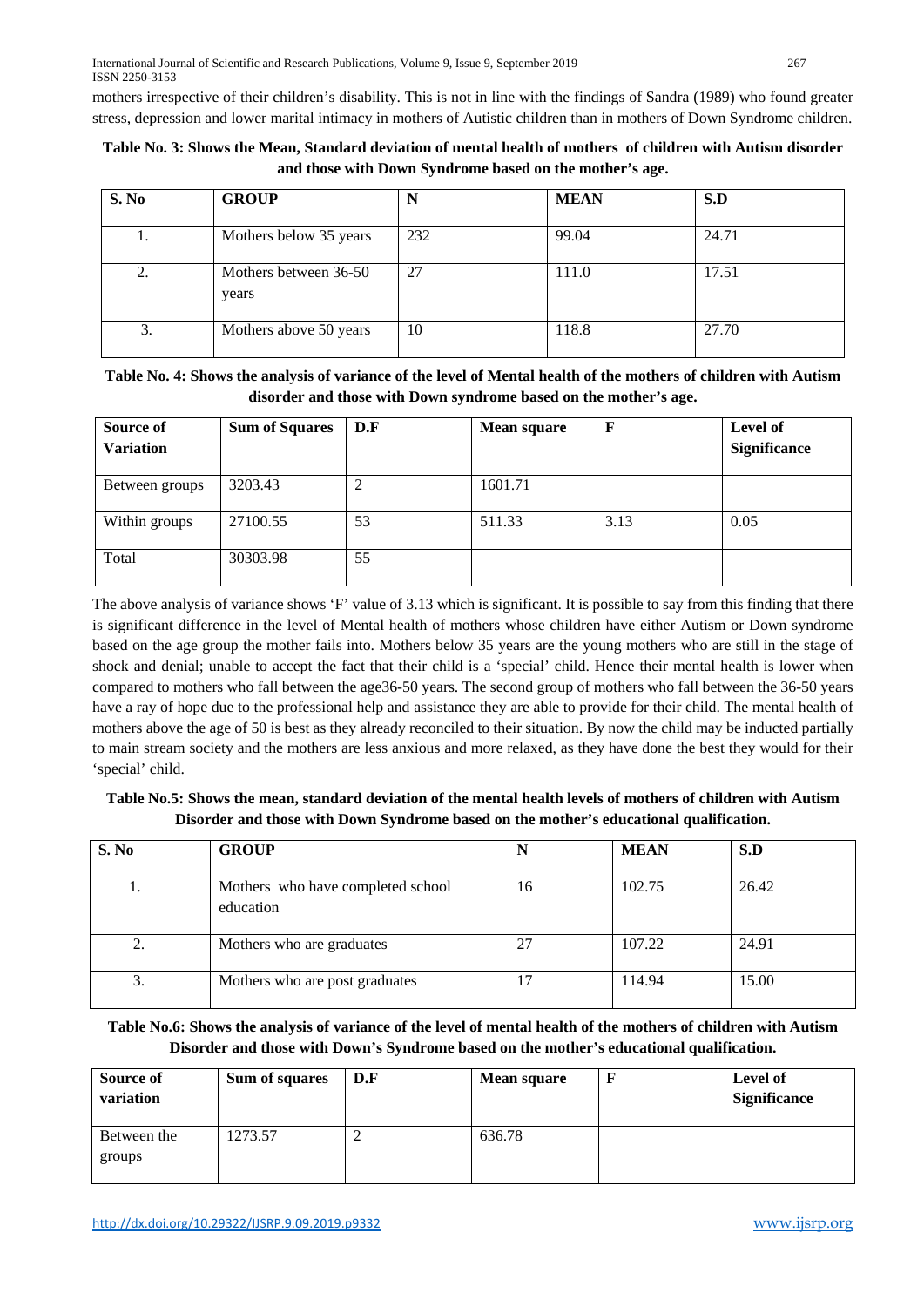| Within groups | 30214.61 | 57 | 530.08 | 1.20 | Not Significant |
|---------------|----------|----|--------|------|-----------------|
| Total         | 31488.18 | 59 |        |      |                 |
|               |          |    |        |      |                 |

The above analysis of variance shows the 'F' value of 1.20 which is not significant at any level. It is possible to say from this finding that the level of mental health of post graduates, graduates and under graduate mothers are almost at par. Mothers with higher or lower educational qualification show similar levels of mental health. Hence the Hypothesis No.3 is rejected (ie) "There will be a significant difference in the level of mental health between the mothers possessing different educational qualification, whose children have either Autism disorder or Down syndrome ". The Socio economic set up, the belief system, the emotional support the mothers gets and the resilience the mother has, have a bearing in this content rather than her educational qualification with regard to her psychological well being.

**Table No. 7: Shows mean, standard deviation of the level of mental health of the mothers of children with Autism disorder and those with Down syndrome based on whether she is a house-wife or a working woman.**

| S. No    | <b>GROUP</b>               | N  | <b>Mean</b> | S.D   |
|----------|----------------------------|----|-------------|-------|
| . .      | Mothers who are Housewives | 40 | 103.83      | 25.03 |
| <u>.</u> | Mothers who are working    | 20 | 117.00      | 15.81 |

**Table No.8: Show mean, standard deviation, S.E and 't' value of the level of the mothers of the children with Autism Disorder an those with Down syndrome based on whether she is a housewife or a working woman.**

| S. No | Group                         | N  | <b>Mean</b> | S.D   | S.E  | 't' Value | Level of<br><b>Significance</b> |
|-------|-------------------------------|----|-------------|-------|------|-----------|---------------------------------|
| 1.    | Mothers who<br>are Housewives | 40 | 103.83      | 25.03 | 5.31 | 2.48      | 0.01                            |
| 2.    | Mothers who<br>are working    | 20 | 117.00      | 15.81 |      |           |                                 |

The above table reveals the 't' value of 2.48 which is significant at 0.01. This finding indicates that there is a significant differences within the level of mental health of working and non-working mothers whose children have either Autism Disorder or Down Syndrome. This findings proves the hypothesis No. 4 (ie). "There would be asignificant differences in the level of mental health between working and non- working mothers whose children have either Autism Disorder or Down syndrome". From the above finding it can be said that working mothers spend a few hours away from domestic responsibilities, interact with the outside world and also find avenues to maximize their potential, which give them a sense of accomplishment. Further they may have wider contacts and hence may find out different types of rehabilitation services for their children. Financially they are in a position to contribute towards these expenditure. These factors could be the possible reason for the working mothers having better mental health when compared to their non- working counterparts.

**Table No. 9: Show the mean, standard deviation of the mental health of the mothers of children with Autism Disorder and those with Down syndrome based on their rural or urban background.**

| S. No | Group                            | N  | <b>Mean</b> | S.D   |
|-------|----------------------------------|----|-------------|-------|
| ı.    | Mothers from rural<br>background |    | 90.00       | 18.84 |
|       | Mothers from urban<br>background | 55 | 109.87      | 22.88 |

**Table No. 10: Shows the mean, standard deviation, S.E and 't' value of the mental health of the mothers of Autism disorder and those with Down syndrome based on their rural or urban background.**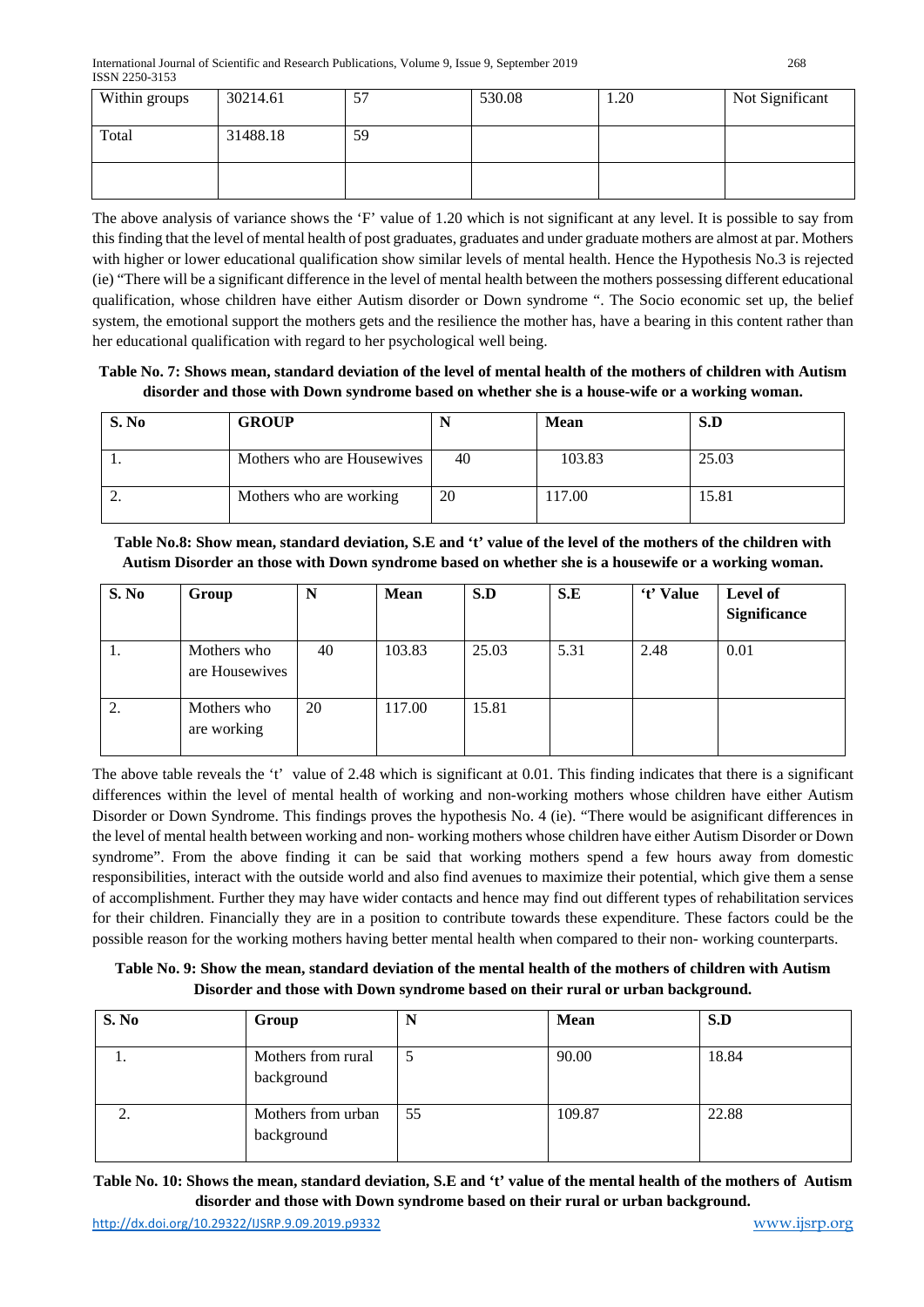| S. No | Group                                  | N  | <b>Mean</b> | S.D   | S.E  | 't ' value | Level<br>of<br>significance |
|-------|----------------------------------------|----|-------------|-------|------|------------|-----------------------------|
| ı.    | Mothers<br>from<br>rural<br>background | 5  | 90.00       | 18.84 | 8.97 | 2.21       | 0.05                        |
| 2.    | Mothers<br>from urban<br>background    | 56 | 109.87      | 22.88 |      |            |                             |

The above table reveals the 't' value of 2.21 which is significant at 0.05. This findings indicates that there is a significant difference in the mental health of mothers from the rural and urban background. This findings proves the Hypothesis. No.5 (ie) "There would be a significant difference in the level of mental health of between rural and urban mothers whose children have either Autism disorder or Down syndrome". From the above findings it is possible to say that mothers from the urban background offer better facilities for their 'special' child and get help at hand during her absence. The professional help the 'special' child gets in the form of 'special' school, therapy or individual care, far supersedes the facilities that a child from the rural background gets. Hence the mother from the rural background is more anxious about the future of her 'special' child than a mother from the urban background. Therefore Hypotheses No. 5 is accepted.

**Table No. 11: Shows the mean, standard deviation of mental health of mothers of children with Autism disorder and those with Down syndrome based on whether she belongs to a joint or nuclear family.**

| S. No | Group                                     |    | <b>Mean</b> | S.D   |
|-------|-------------------------------------------|----|-------------|-------|
| ı.    | Mothers who belong<br>to joint families   | 15 | 105.20      | 29.67 |
| ۷.    | Mothers who belong<br>to nuclear families | 45 | 109.22      | 20.77 |

**Table No. 12: Shows the mean, standard deviation, S.E and 't' value of levels of mental health of mothers of children with Autism disorder and those with Down syndrome based on whether she belongs to a joint family or nuclear family.**

| S. No | Group                                              | N  | <b>Mean</b> | S.D   | S.E  | 't' value | Level<br>significance | of |
|-------|----------------------------------------------------|----|-------------|-------|------|-----------|-----------------------|----|
| ι.    | Mothers who belong to joint $\vert$ 15<br>families |    | 105.20      | 29.67 | 8.26 | 0.49      | Not significant       |    |
| 2.    | Mothers who<br>belong to<br>nuclear families       | 45 | 109.22      | 20.77 |      |           |                       |    |

The above table reveals the 't' value of 0.49 which is not significant at any level. It shows that there is no significant differences in the level of mental health of mothers based on the type of family she lives in. This finding rejects the hypothesis No. 6 (ie) 'There would be a significant difference in the level of mental health of mothers from different family backgrounds whose children have either Autism disorder or Down syndrome'. From the above findings it is possible to say that irrespective of the family background these mothers are from , they have learnt to cope with the situation all by themselves. They seem to derive strength from within themselves and rise up to the situation.

**Table No. 13: Shows the mean, standard deviation of the level of mental health of the mothers of children with Autism disorder and those with Down syndrome based on the number of children they have.**

| S. No | Group                              | <b>Mean</b> | S.D            |
|-------|------------------------------------|-------------|----------------|
|       | Mothers who have only one child 26 | 107.23      | 22.19<br>44.12 |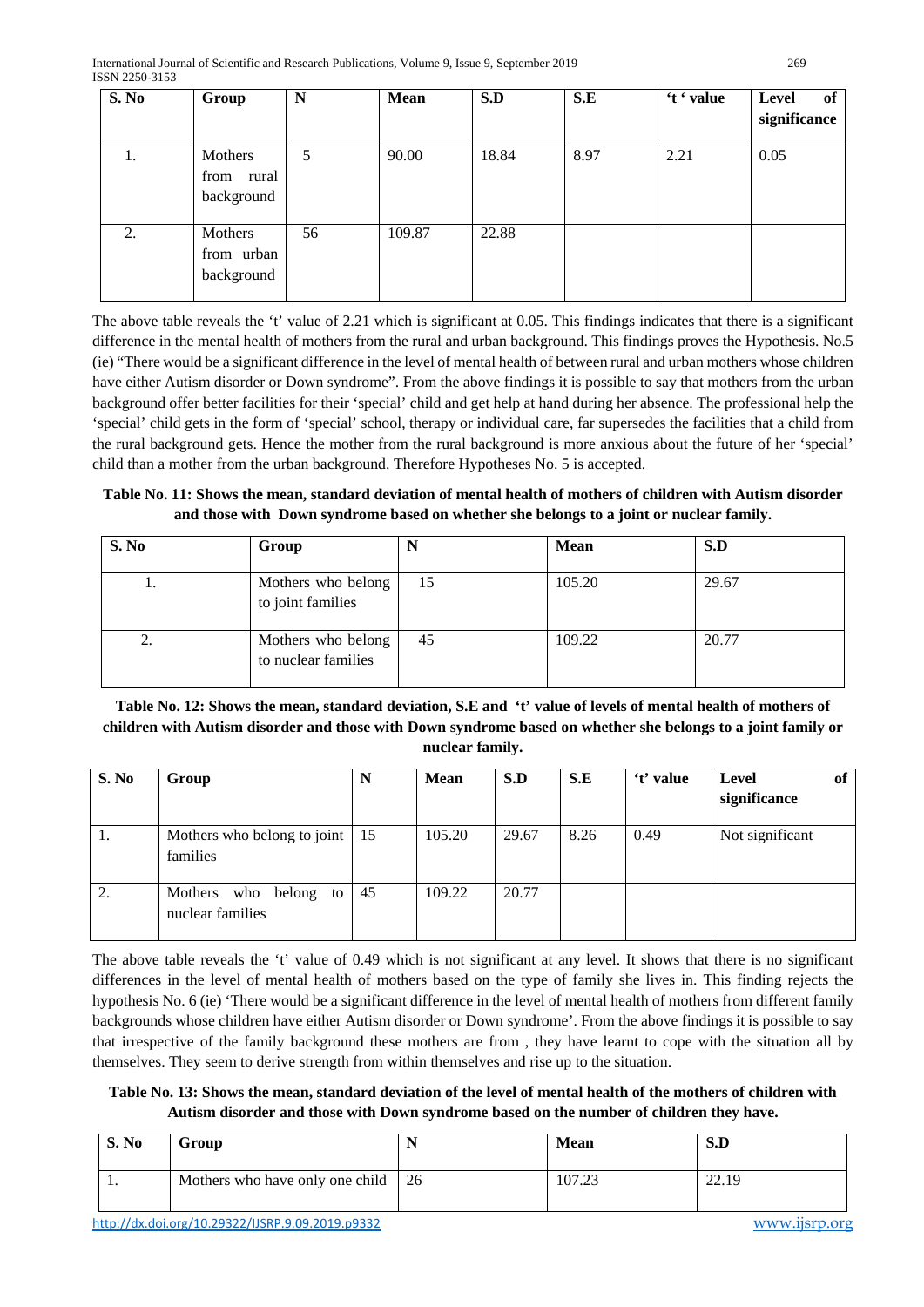| <u>.</u> | Mothers who have more than one <sup>1</sup> | 34 | 108.97 | 28.08 |
|----------|---------------------------------------------|----|--------|-------|
|          | child                                       |    |        |       |

## **Table No. 14: Shows the mean, standard deviation. S.E and 't' value of the level of mental health of the mothers of children with Autism disorder and those with Down syndrome based on the number of children they have.**

| S. No | Group                                   | N   | <b>Mean</b> | S.D   | S.E  | 't value | Level<br>of<br>significance |
|-------|-----------------------------------------|-----|-------------|-------|------|----------|-----------------------------|
| ι.    | Mothers who have only<br>one child      | -26 | 107.23      | 22.19 | 5.94 | 0.29     | Not significant             |
| 2.    | Mothers who have more<br>than one child | 34  | 108.97      | 24.08 |      |          |                             |

The above table shows 't' value 0.29 which is not significant at any level. This shows that there is no significant difference in the mental health among mothers of both the groups. Hence Hypothesis No. 6 is rejected, (ie) 'There would be a significant differences in the level of mental health between the mothers of children with Autism disorder and Down syndrome' based on whether they have one child or more children. The level of mental health of the mothers from either group are almost equal. The 'special' child is always a cause of concern for the mother; having other children does not ease this pain.

## **Table No. 15: Shows the mean, standard deviation of the mental health levels of mothers of children with Autism disorder and those with Down syndrome based on the monthly family income.**

| S. No | Group                                                               | $\mathbf N$ | <b>Mean</b> | S.D   |
|-------|---------------------------------------------------------------------|-------------|-------------|-------|
| 1.    | Mothers who are from the family income<br>group of 5000-10,000      | 20          | 102.90      | 24.03 |
| 2.    | Mothers who are form the family income<br>group of 10,000-20,000    | 28          | 105.39      | 24.40 |
| 3.    | Mothers who are from the family income<br>group of more than 20,000 | 12          | 123.66      | 8.39  |

## **Table No. 16: Shows the analysis of variance of the level of mental health of mothers of children with Autism disorder and those with Down syndrome based on the monthly family income.**

| <b>Source</b><br>of<br>variation | Sum of squares | D.F            | <b>Mean square</b> | F    | of<br>Level<br>significance |
|----------------------------------|----------------|----------------|--------------------|------|-----------------------------|
| Between groups                   | 3653.03        | $\overline{2}$ | 1826.51            | 3.74 | 0.01                        |
| Within groups                    | 27835.14       | 57             | 488.33             |      |                             |
| Total                            | 31488017       | 59             |                    |      |                             |

The above table analysis of variance shows the "F" value of 3.74 which is significant at 0.01. It possible to say from this finding that the socio-economic status of the family has a bearing on the mental health of the mothers, whose children have either Autism disorder or Down syndrome. Hence the hypothesis No. 8 is accepted (ie) 'There would be a difference in the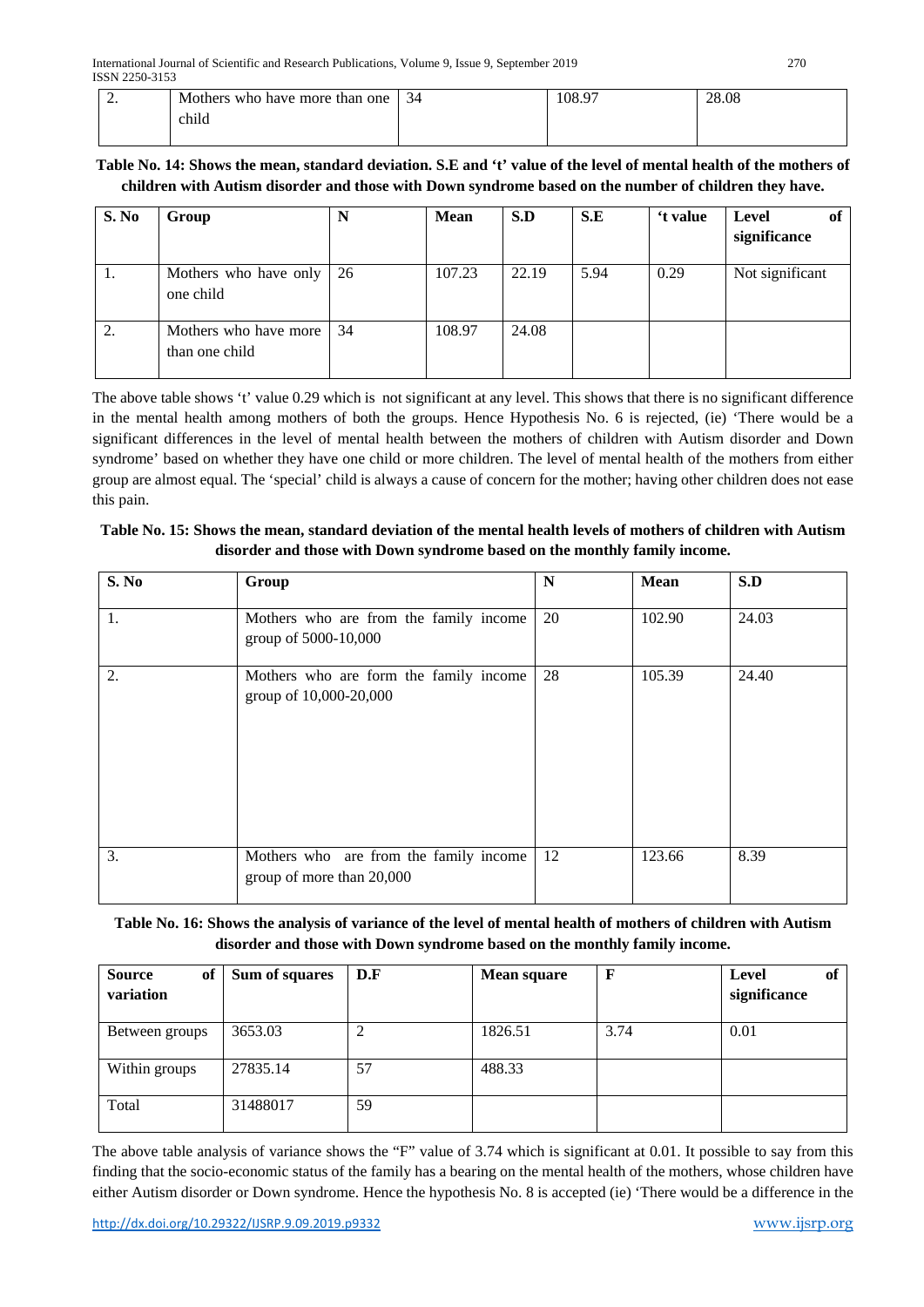| Table No. 17: Shows the mean, standard deviation of the mental health levels of the , mothers of children with |
|----------------------------------------------------------------------------------------------------------------|
| Autism disorder and those with Down syndrome based on their child's age.                                       |

| S. No | Group                                                | N   | <b>Mean</b> | S.D   |
|-------|------------------------------------------------------|-----|-------------|-------|
| 1.    | Mothers of children are less than 10<br>years        | 32  | 104.28      | 22.58 |
| 2.    | Mothers of children who are between<br>$10-20$ years | 13  | 110.53      | 23.31 |
| 3.    | Mothers of children are more than 20  <br>years      | -20 | 114.60      | 23.86 |

## **Table No. 18: Shows the analysis of variance of the level of mental health of mothers of children with Autism disorder and those with Down syndrome based on child's age.**

| <b>Source</b><br>of<br>variation | Sum of squares | D.F    | <b>Mean square</b> |      | Level<br>of<br>significance |
|----------------------------------|----------------|--------|--------------------|------|-----------------------------|
| Between groups                   | 1176.89        | ∍<br>∠ | 588.44             | 1.10 | Not significant             |
| Within groups                    | 30311.296      | 57     | 531.77             |      |                             |
| Total                            | 31488.17       | 59     |                    |      |                             |

The above analysis of variance shows 'F' value of 1.10 which is not significant at any level. It is possible to say from this finding that the level of mental health of mothers of both the groups are equal, irrespective of the age of the 'special' child. Hence Hypothesis No .2 is rejected (ie) 'There would be a significant difference in the level of mental health among the different age groups of mothers of children with Autism disorder or Down syndrome'. The possible reasons could be that the requirements or demands of the special child are varied from time to time. The mothers have to cater to these demands from time to time. It could be initially feeding and toilet training the child, in later years it could be adolescent problems to contend with, later it may be the anxiety and worry of who would take care of the 'special' adult after the demise of the parents. Throughout life these mothers exchange one worry for another as the child grows up. This is in line with the findings of Orr (1993) that 'special' children belonging to any age group were a source of stress for mothers.

**Table No. 19: Shows the mean, standard deviation of the level of mentalhealth of mothers of children with Autism disorder and those with Down syndrome based on the gender of the child.**

| S. No    | Group                                 | N  | <b>Mean</b> | S.D   |
|----------|---------------------------------------|----|-------------|-------|
| . .      | Mothers<br>female  <br>of<br>children | 14 | 116.14      | 15.49 |
| <u>.</u> | Mothers of male children   46         |    | 105.80      | 24.60 |

**Table No .20: Shows the mean, standard deviation, S.E and 't' value of the level of mental health of mothers of children with Autism disorder and those with Down syndrome based on the gender of the child.**

| S. No | Group                                            | <b>Mean</b> | S.D | S.E | 't' value | Level<br>-01<br>significance |
|-------|--------------------------------------------------|-------------|-----|-----|-----------|------------------------------|
|       | http://dx.doi.org/10.29322/IJSRP.9.09.2019.p9332 |             |     |     |           | WWW.iisrp.org                |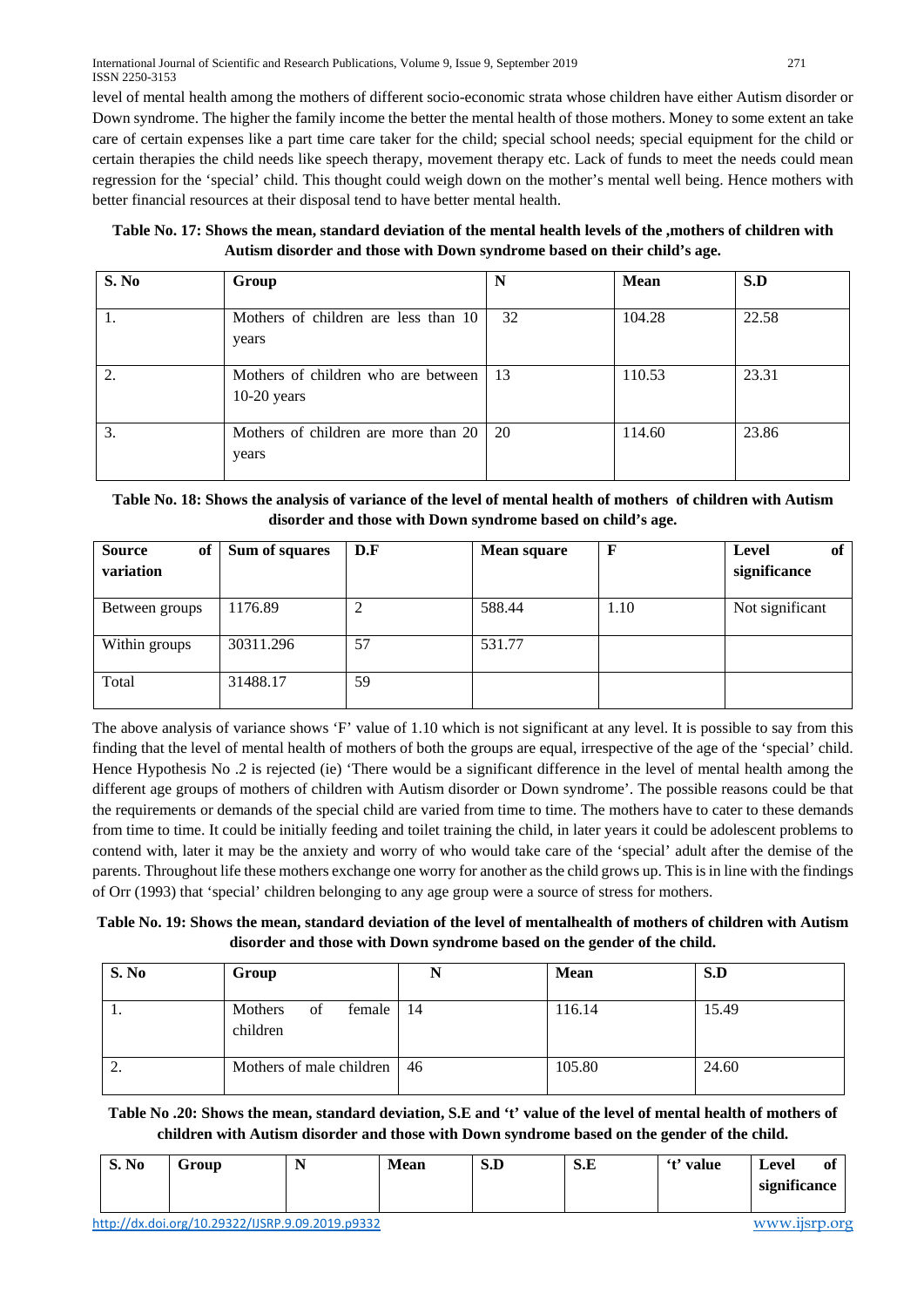| .,       | Mothers of a<br>female child | 14 | 116.14 | 15.49 | 5.50 | .88 | <b>Not</b><br>significant |
|----------|------------------------------|----|--------|-------|------|-----|---------------------------|
| <u>.</u> | Mothers of a<br>male child   | 46 | 105.80 | 24.60 |      |     |                           |

The above table reveals the 't' value of 1.88 which is not significant at any value. This finding rejects the Hypothesis No.10 (ie) 'There will be a significant difference in the level of mental health between the mothers of children from either gender who suffers fro either Autism disorder or Down syndrome. From the above findings it is possible to say that the gender of the 'special' child makes no difference to the psychological well being of the mother. The complete responsibility and onus of taking care of a 'special' child falls on the mother and she has to be the source of strength irrespective of the gender of the child.

## **Table No.21: Shows the mean, standard deviation of the level of the, mental health of mothers of children with Autism disorder and those with Down syndrome based on whether there is an associated problem or not.**

| S. No | Group                                              | N  | <b>Mean</b> | S.D   |
|-------|----------------------------------------------------|----|-------------|-------|
|       | Mothers of children with 20<br>associated problems |    | 107.90      | 22.55 |
|       | Mothers of children without<br>associated problems | 40 | 108.88      | 23.63 |

**Table No .22: Shows the mean, standard deviation, S.E and 't' value of the level of mental health of mothers of children with Autism disorder and those with Down syndrome based on whether there is an associated problem or not.**

| S. No | Group                                              | N  | Mean   | S.D   | S.E  | 't' value | Level<br>0f<br>significance |
|-------|----------------------------------------------------|----|--------|-------|------|-----------|-----------------------------|
| 1.    | with<br>Mothers of children<br>associated problems | 20 | 107.90 | 22.55 | 6.28 | 0.31      | Not significant             |
| 2.    | Mothers of children without<br>associated problem  | 40 | 108.88 | 23.63 |      |           |                             |

The above table reveals 't' value at 0.31 which is not significant at any level. This finding indicates that there is no significant differences in the level of mental health among mothers from both the groups. This finding rejects the Hypothesis No. 11 (ie) 'There would be a significant difference in the level of mental health between the mothers of children with or, without associated problems linked to either Autism disorder or Down syndrome. From the above findings it is a possible to say that the mothers whose children have either Autism disorder or Down syndrome learn to cope with the disability of their child as a whole; whether the child has an associated problem or not is of least importance to the level of mental health of the mother. She learns to draw strength from within the cope with the situation as a whole rather than compartmentalising it. This is not in line with the findings of Sequiera (1990) who investigated the perceived burden and coping styles of mothers of mentally handicapped children. About 70.9% of mothers showed severe strain when the child had large number of associated problems.

## **Table No.23: Shows the mean, standard deviation of the level of mental health of mother of children with Autism disorder and those with Down syndrome based on the birth order of the child.**

| S. No | Group                                            | <b>Mean</b> | S.D   |
|-------|--------------------------------------------------|-------------|-------|
| . .   | Mothers of children are not 'first   40<br>born' | 105.72      | 22.85 |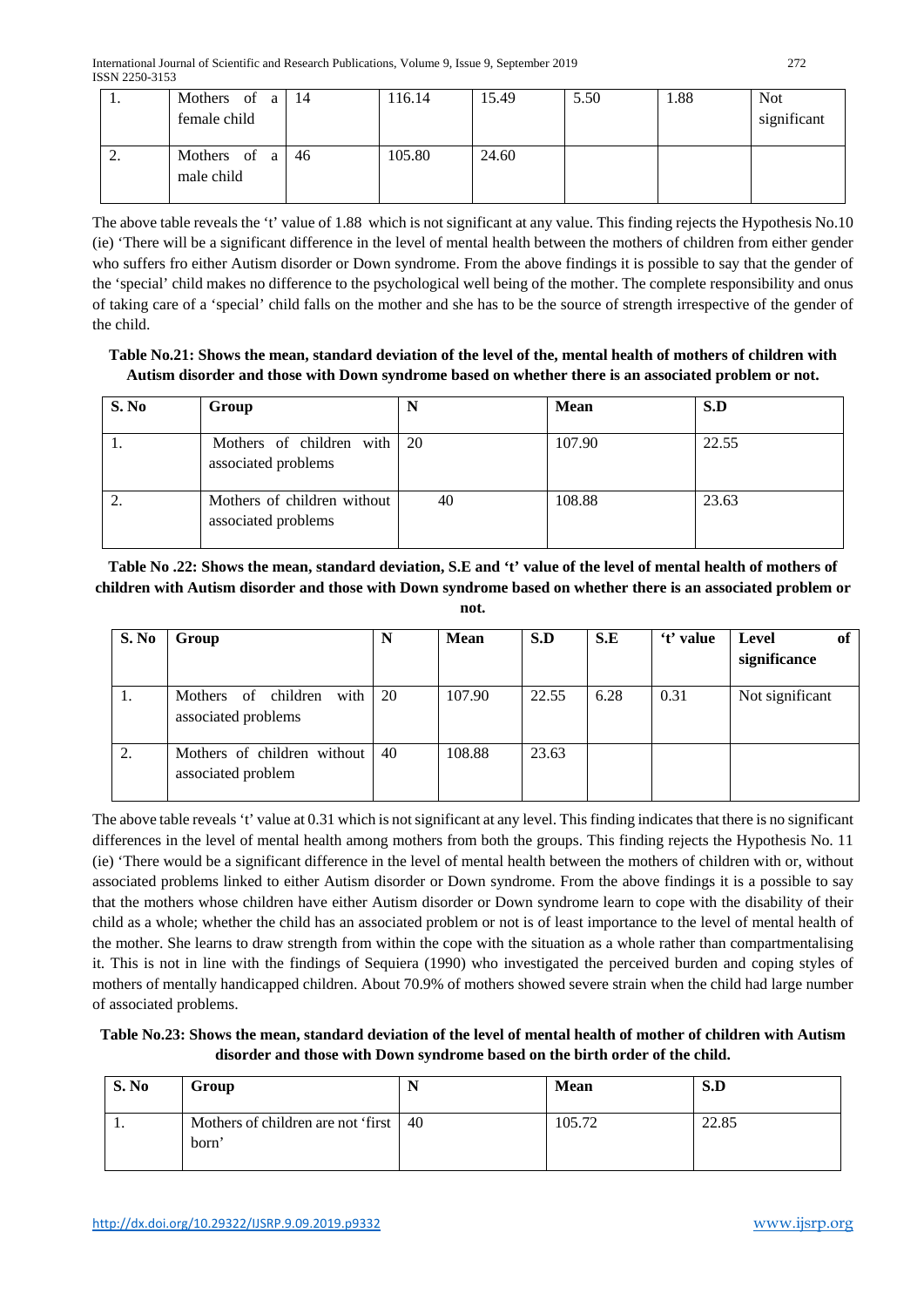| <u>.</u> | Mothers of children who are not | 20 | 12.86 | 23.40 |
|----------|---------------------------------|----|-------|-------|
|          | 'first born'                    |    |       |       |

## **Table No. 24: Shows the mean, standard deviations, S.E and 't' value of the level of the mental health of mother of children with Autism disorder and those with Down syndrome based on the birth order of the child.**

| S. No | Group                                                 | N  | Mean   | S.D   | S.E  | 't' value | Level<br>of<br>significance |
|-------|-------------------------------------------------------|----|--------|-------|------|-----------|-----------------------------|
| 1.    | Mothers of<br>children<br>who<br>are<br>'first' born  | 40 | 105.72 | 22.85 | 6.25 | 1.14      | <b>Not</b><br>significant   |
| 2.    | Mothers of<br>children<br>who are not<br>'first' born | 20 | 112.86 | 23.40 |      |           |                             |

The above table reveals the 't' value of 1.14 which is not significant at any level. This indicated that there is no significant difference within the level of mental health between the mothers of children with their Autism disorder or Down syndrome, irrespective of the birth order of the 'special' child. Hence this finding rejects the Hypothesis No. 13 (ie) 'There will be a significant difference in the level of mental health between the mothers of children with, Autism disorder and down syndrome based on the birth order of the child From this finding it can be said that irrespective of whether the 'special' child was the first born in the family or not the mental health of the mothers from both the groups are at par. These mothers still have to cater to all the needs of the child while coping with their own anxiety and stress, at the same time.

**Table No. 25: Shows the mean, standard deviation of the ,mental health levels of mothers of children with Autism disorder and those with Down syndrome based on the number of years the child has attended school.**

| S. No | Group                                                                   | N   | Mean   | S.D   |
|-------|-------------------------------------------------------------------------|-----|--------|-------|
|       | Mothers of children<br>who<br>attended school for more than<br>10 years | -17 | 116.82 | 23.77 |
|       | Mothers of children<br>who<br>attended school for less than 10<br>years | 43  | 104.81 | 22.20 |

## **Table No. 26: Shows the mean, standard deviation, S.E and 't' value of the mental health levels of mothers of children with Autism disorder and those with Down syndrome based on the number of years the child has attended school.**

| S. No | Group                                                                   | N  | <b>Mean</b> | S.D   | S.E  | 't' value | Level<br>of<br>significance |
|-------|-------------------------------------------------------------------------|----|-------------|-------|------|-----------|-----------------------------|
|       | Mothers of children who 17<br>attended school foe more<br>than 10 years |    | 116.82      | 23.77 | 6.68 | 1.80      | Not significant             |
| 2.    | Mothers of children who<br>attended school foe less<br>than 10 years    | 43 | 104.81      | 22.20 |      |           |                             |

<http://dx.doi.org/10.29322/IJSRP.9.09.2019.p9332> [www.ijsrp.org](http://ijsrp.org/) The above table reveals the 't value at 1.80 which is not significant at any level. This findings indicates that there is no significant difference in the mental health between the mothers of both the groups, irrespective of the number of years their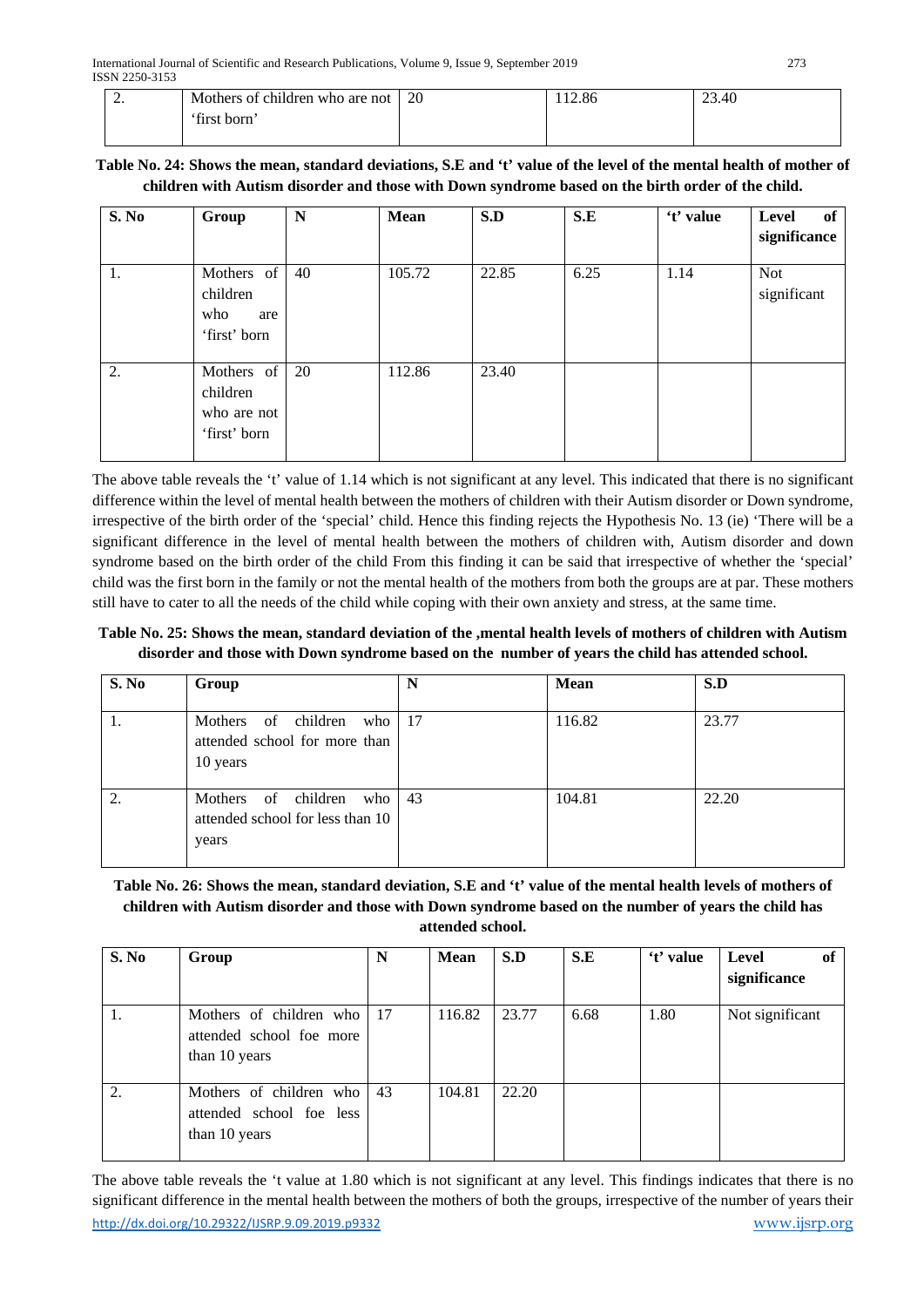**Table No. 27: Shows the mean, standard deviation of level of mental health of the othersof children with Autism disorder and those with Down syndrome based on whether the child is mediated or not.**

| S. No | Group                                                | N  | <b>Mean</b> | S.D   |
|-------|------------------------------------------------------|----|-------------|-------|
|       | Mothers of children<br>who are mediated              | 18 | 110.67      | 23.98 |
|       | Mothers of children<br>who<br>not<br>are<br>mediated | 42 | 107.17      | 22.93 |

## **Table No. 28:Shows the mean, standard deviation, S.E and 't' value of level of mental health of the mothers of children with Autism disorder and those with Down syndrome based on whether the child is mediated or not.**

| S. No | Group                                             | $\mathbb N$ | Mean   | S.D   | S.E  | 't' value | of<br>Level<br>significance |
|-------|---------------------------------------------------|-------------|--------|-------|------|-----------|-----------------------------|
| 1.    | Mothers of<br>children<br>who<br>are<br>mediated  | 18          | 110.67 | 23.98 | 6.67 | 0.52      | <b>Not</b><br>significant   |
| 2.    | Mothers of<br>children<br>who are not<br>mediated | 42          | 107.17 | 22.93 |      |           |                             |

The above table reveals the 't' value of 0.52 which is not significant at any level. This finding indicated that there is no significant differences in the mental health levels of the groups. This rejects the hypothesis No. 4 (ie) 'There would be a significant differences in the level of mental health between the mothers of children with or without mediation for the problems associated with either Autism and Down syndrome'. Care giving primarily depends on the severity of the disability, the child has, rather than on whether the child is mediated or not. Medication could be to suppress a negative behavioral problem or to support life due to a congenital condition. Irrespective of the manifested behavior of the 'special' child the level of care giving cannot diminish. And hence the mental health levels of both the sets of mothers are almost at par.

## **Table No. 29: Shows the mean, standard deviation of the mental health levels of mothers of children with Autism disorder and those with Down syndrome based on whether the child has behavior problems or not.**

| S. No    | Group                                                 |    | <b>Mean</b> | S.D   |
|----------|-------------------------------------------------------|----|-------------|-------|
| .,       | Mothers of children with 30<br>behavioral problem     |    | 107.00      | 22.76 |
| <u>.</u> | Mothers<br>children<br>of<br>without behavior problem | 30 | 109.43      | 23.77 |

**Table No. 30: Shows the mean, standard deviation, S.E and 't' value of the mental health of mothers of children with Autism disorder and those with Down syndrome based on whether the child has behavior problems or not.**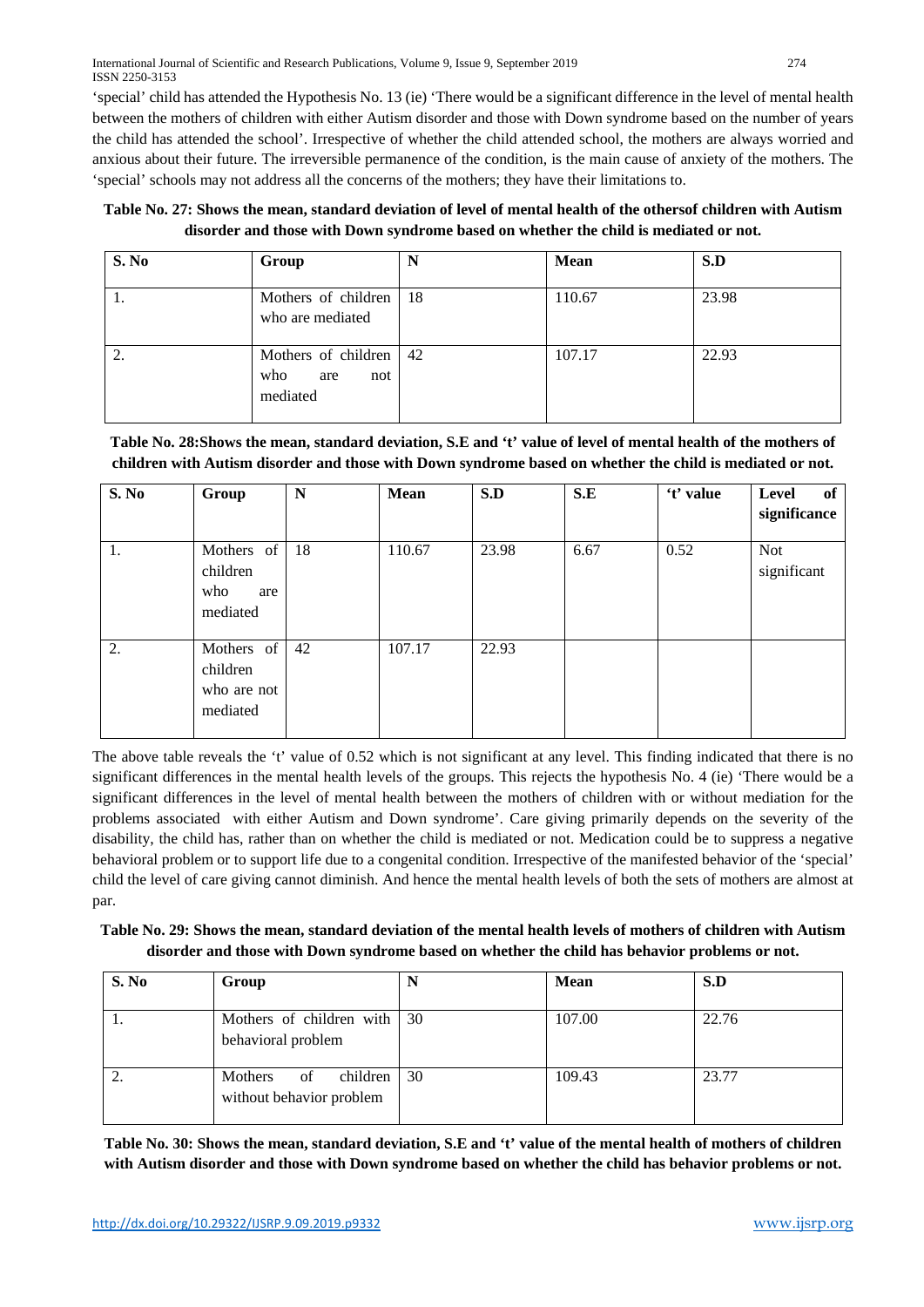| S. No | Group                                                   | N  | <b>Mean</b> | S.D   | S.E  | 't' value | <b>Levels</b><br>of<br>significance |
|-------|---------------------------------------------------------|----|-------------|-------|------|-----------|-------------------------------------|
| 1.    | Mothers of children<br>behavioral<br>with<br>problem    | 30 | 107.00      | 22.76 | 6.01 | 0.41      | <b>Not</b><br>significant           |
| 2.    | Mothers of children<br>behavioral<br>without<br>problem | 30 | 109.43      | 23.77 |      |           |                                     |

The above table shows the 't' value of 0.41 which is not significant at any level. Hence the hypothesis No. 15 is rejected (ie). 'There would be a significant difference in the level of mental health between the mothers of children with or without behavior problems associated with either Autism disorder and Down syndrome. The behavior of the child has very little impact on the mental health of the mothers from the above mentioned groups. The medical condition of the child is of greater concern to these mothers than their associated behavior problem.

## **5. SUMMARY AND CONCLUSION**

The present study was conducted to study the level of mental health among the mothers whose children have either Autism disorder or Down syndrome. The mental health of mothers, who are primary care givers of these 'special' children is of great importance. The review of literature collected was compared to the present study. The tool selected for this research was Mental health inventory developed by Jagadish and A.K Srivastava. Totally 60 subjects were taken for this study and disturbed as 30 mothers of children with Autism disorder and 30 mothers of children with Down syndrome\. Purposive sampling technique was used for collecting the data.

The validity of the tool has been, already established by the author. The pilot study was conducted on 30 subjects (15 mothers of children with Autism and 15 mothers of children with Down syndrome) to test the reliability of the tool. Fifteen hypothesis were formulated for collecting and analyzing the data. The data collections was done in four 'special' schools. They were located at Alwarpet, Raja Annamalaipuram, Besant nagar and Neelankarai. The test was administered to mothers of children with either Autism or Down syndrome. It took almost a month to finish the data collection. The collected data was tabulated and statistically analyzed. The formulated hypothesis were tested and the conclusions were drawn from the findings.

## **5.1 RESULTS**

The results of the data analysis have shown that mental health affects the psychological well being of the mothers. The overall results proved the following.

- The mothers of children with either Autism disorder or Down syndrome have almost the same level of Mental health.
- Mothers in the higher age bracket had better mental health than those who were younger.
- Working mothers showed better mental heath when compared to mothers who are housewives.
- Urban mothers showed better mental health than mothers from the rural background.

• From the socio-economic stand point the mothers from the higher financial strata showed better mental health than those from the lower financial group.

• The mental health of mothers from the different education backgrounds were almost at par. Post graduates showed slightly better mental health than graduates and undergraduates.

- There was no difference in the mental health of mothers from the joint and nuclear family set up.
- The number of children the mother had,had no bearing on her mental health. The mental health of mothers with single children and those with more children, were on par with each other.

• The mental health of mothers whose children are from the different age groups (ie) below 10 years, between 10 years-20 years and those above 20 years, were almost equal.

• The gender of the 'special' child makes no difference to the psychological well being of the mother.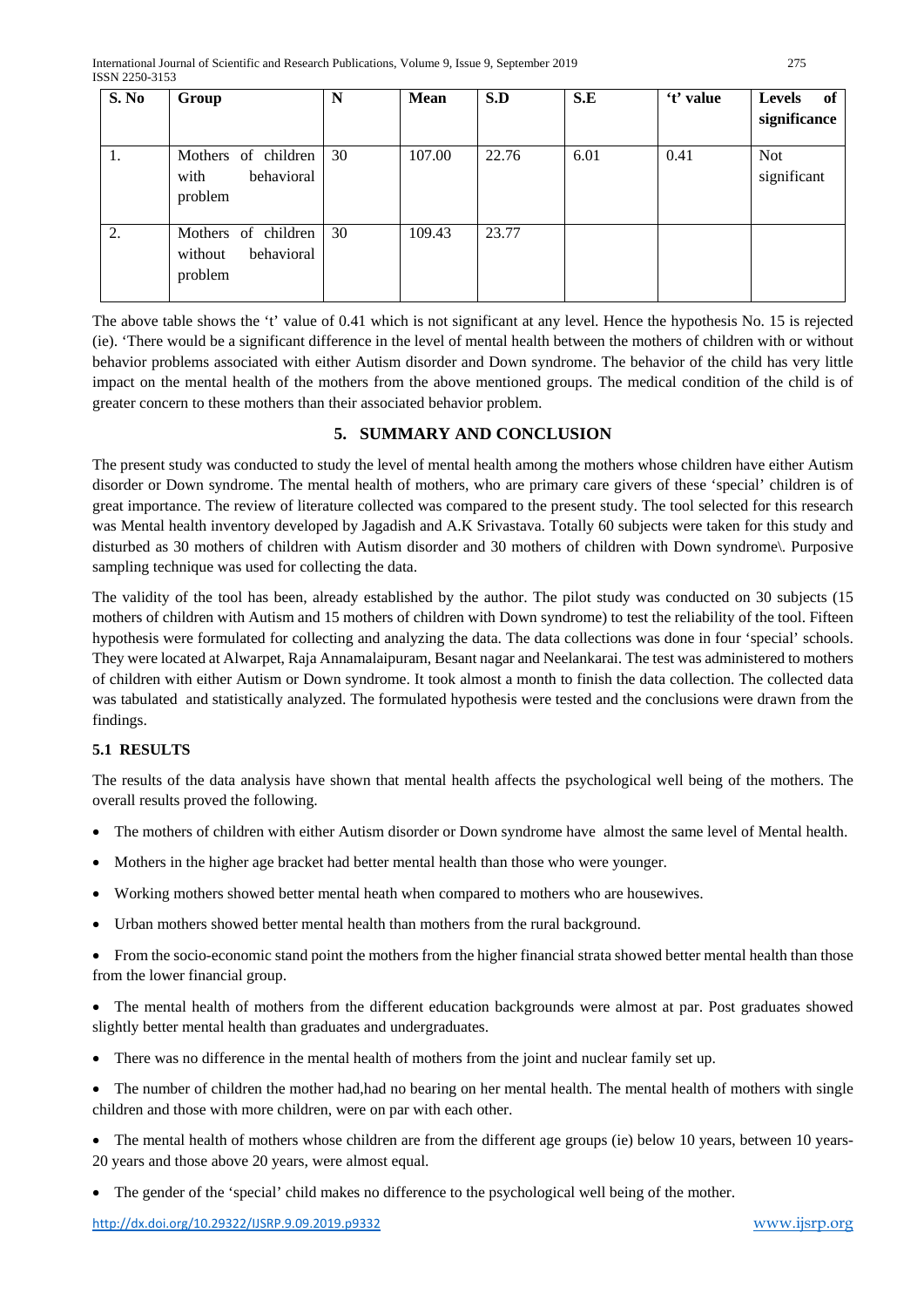International Journal of Scientific and Research Publications, Volume 9, Issue 9, September 2019 276 ISSN 2250-3153

- Mothers of children with or without associated problems had the same level of metal health.
- Irrespective of the birth order of the child the mothers had the same level of mental health.
- The number of years the child attended school had no bearing on the mental health of the mothers.

• Irrespective of whether the child was medicated or not the mother's mental health levels were at par. Irrespective of whether the child exhibited behavior problems or not the level of mental health for those mothers were almost similar.

## **5.2 MAJOR CONCLUSIONS**

At times human beings are bound to succumb to external pressure, but the resilience has to surface at those times. Awareness of one's limitation is important but it should not dampen spirits. Moving forward with time is crucial to progress. Mothers are the pivot around which the lives of these 'special' children revolve. Hence these mothers can work in unison with the special educators who are handling their children. At the same time these mothers have to realize that they are individuals in their own right. Pursuing an interest would do a world of good to these mothers. Exercise, Meditation and yoga could help to distress in the philosophy 'When times are tough, the tough get going' should enable these mothers to derive strength from within.

#### **5.3 LIMITATIONS OF THE STUDY**

- More number of responders could have been included in the survey to minimize sampling errors.
- The rural areas have been almost unexplored.
- The personality traits, personal events and health of the responders were not taken into consideration.
- The responders were mostly from the middle and upper income groups. More of the lower income groups could have been included.

#### **5.4 IMPLICATIONS**

• This study helps the mothers of children with Autism and Down syndrome to be aware of their psychological well being. These mothers can foresee anxiety or worry and stay in good mental health.

• This study can be a useful resource to special educators and rehabilitation professionals involved in counseling these mothers and their family members.

## **5.5 SUGGESTIONS FOR FURTHER RESEARCH**

The following are some of the suggestions for future researchers in the area of the present study.

- The same study could be done on a larger sample.
- The same study could be done for the mothers of children from all categories of mental retardation (ie) from mild to profound.
- The same study could be done for the mothers of children from rural background exclusively.
- The same study could be extended to mothers from different socio economic background.

#### **5.6 RECOMMENDATIONS**

• Special schools have to conduct periodic workshops, related to 'Stress Management Programme'. For these mothers. The module can contain segments relating to yoga, aerobics. Meditations, positive self-evaluation and time management to enhance a stable personality.

• Counseling sessions have to be made available, on a constant basis, for both parents, especially these mothers. This would go a long way in maintaining the psychological well being of these mothers.

#### **REFERENCES**

- [1] Annapurna M. Mentally Handicapped Children and Family Stress (1999).
- [2] Anneren. G., Hedov. G., Wikblad. K. Quality of life research. An international journal Treatment care & Rehabilitation 9(4) 415-422 (2000). Self perceived Health in Swedish parents of children with Down syndrome.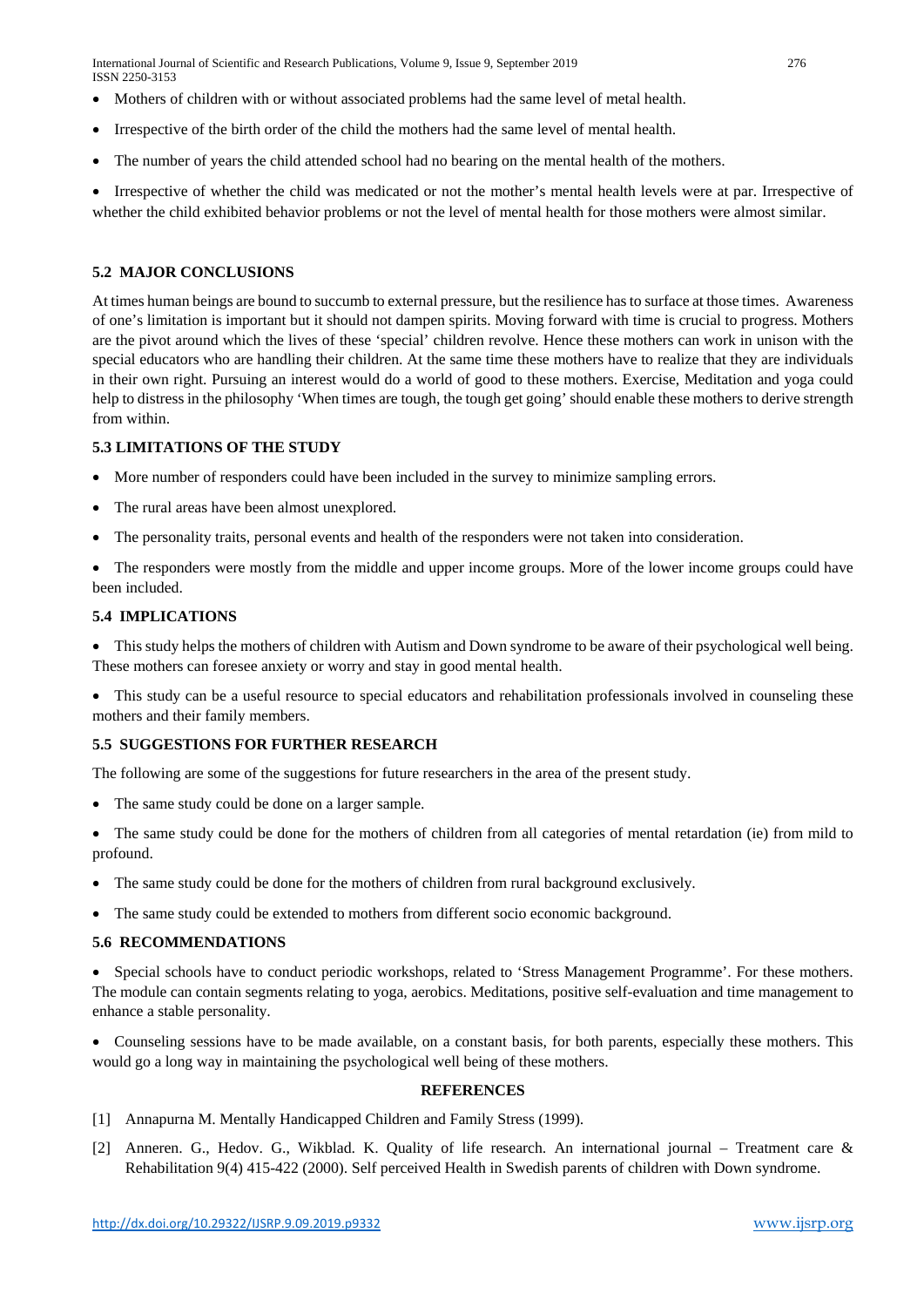- [3] Beckman, P.J. and Bell, O.(1981). Child related stress in families of handicapped children. Topics in Early Childhood Special Education, 1(3), 45-54
- [4] Beck, Steven. J.,(1990). Young Geoffery H andTarnouski, Kenneth. J (Ohio State University;Columbus) Journal of the American Academy of child and Adolescent Psychiatry, Vol.29(4) 558-565.
- [5] Donovan, A.M (1998). Family stress and ways of coping with Adolescents who have handicaps Maternal perceptions. American Journal on Mental Retardation, Vol. 92, No.6, 502-509.
- [6] Dyson, L.L.(1993). Response to the presence of a child with disabilities; Parental stress and family functioning over time. American Journal on Mental retardation, Vol. 98, No.2, 207-218.
- [7] EmrikaPadus, The Complete guide to your emotions and your health; The staff of PREVENTION magazine.
- [8] Greenberg J.S., Marsha Mailick Seltzer, Mary Krauss. The effect of the quality of the relationship between mothers and Adult children with Schizophrenia, Autism or Down syndrome on Maternal Wellbeing.
- [9] Hedov. G. Anneren G., Wikblad. K . Parental stress and sense of coherence in relation to employment rate and time spent in child care (2002) Scandananian Journal of caring sciences 16(4) 424.
- [10] Insight into Autism –Book-1 Dr.N.P. Karthikeyen DOAST Integrated Therpy Center, Chennai-600 010. INDIA.
- [11] Jagadish& A.K. Srinivastava Questionnaire /Department of Psychology, B.H.U.- Varanasi.
- [12] Kazak, A.E. and Marvin, R.S (1994). Differences, difficulties ad adaptation; stress and social net works in families with handicapped child. Family Relations,33, 67-77.
- [13] Krauss, M.W.. (1993). Child related and parenting stress; Similarities and differences between mothers and fathers of children with disabilities. American Journal on Mental Retardation, Vol.97, NO.4,393-404.
- [14] Liwag, M.E,(1989). Manila University, Philipines, journal of Psychology Vol.22;3-16.
- [15] Miller, W.H. and Keirn, W.C. (1978). Personality measurement in parents of retarded and emotionally disturbed children: A replication JOURNAL OF Clinical Psychology,34,686-690.
- [16] Nan Holmes and Janet Carr (1991). Journal of Autism and Developmental Disorder : The pattern of care in families of adults with a Mental Handicap. A comparison between families of Autistic adults and Down syndrome adults.
- [17] Narayanan, H.S. (1978). Impact of mentally retarded children on their families M.D. Thesis, NIMHANS, Bangalore University.
- [18] Orr,RR. Cameron, S,J., Dobson, L.A. and Day, D.M. (1993. Age related changes in stress experienced by families with a child who has developmental delays. Mental Retardation, Vol. 31, No.3., 171-176.
- [19] Patricia Sloper et al. (1991). Journal of child psychology and psychiatry and Applied Disciplines 32(4).655-676. Factors related to stress and satisfaction with life in families of children with Down syndrome.
- [20] Research Methodology- P. Saravanavel Pp.203. Sampling and sampling Design.
- [21] Raoch, Mary. A; Orsmand G.I. (1999).American Journal of Mental Retardation 104(5). 422-436. Mothers and fathers of children with Down syndrome: Paternal Stress and involvement in child care.
- [22] Ryde Brandt, (1990). Britain- British JOURNAL OF Medical Psychology, Vol.62(2) 183-192.
- [23] Sandra Fisman.N. et.al. (1989). Marital intimacy in parents of exceptional children Canadian Journal of Psychiatry.
- [24] Study Material Diploma in Theatre for Holistic Development Rasa Special School (2004).
- [25] Sequeira, E.M. MadhuRao, P., Subbakrishna, D.K. and Prabhu, C.G. (1990).Perceived burden and coping styles of the mothers of mentally handicapped children. NIMHANS Journal,8(1). Jan., 63-67.
- [26] Seth,S. (1979). Maternal attitude towards mentally retarded children. In: E.G. Parameswaran and S.Bhogle (Ed), Developmental psychology, New Delhi, Light and Life Publishers.
- [27] Singer, G.H.S., Irvin.L.K. and Hawkins, N.(1988). Stress management training for parents of children with severe handicaps. Mental Retardation, Vol. 26, No.5, 269-277.
- [28] Singer, George, H, Irvin, Larry K AND Hawkins Nncy -1988 Oct. Oregon Research Institute, Erugene Vol. 26(5) 269- 277.
- [29] Tangri, P. and Verma, P. (1992). A study of social burden felt by mothers of handicapped children. Journal of Personality and Clinical Studies, 8(2), 117-120.